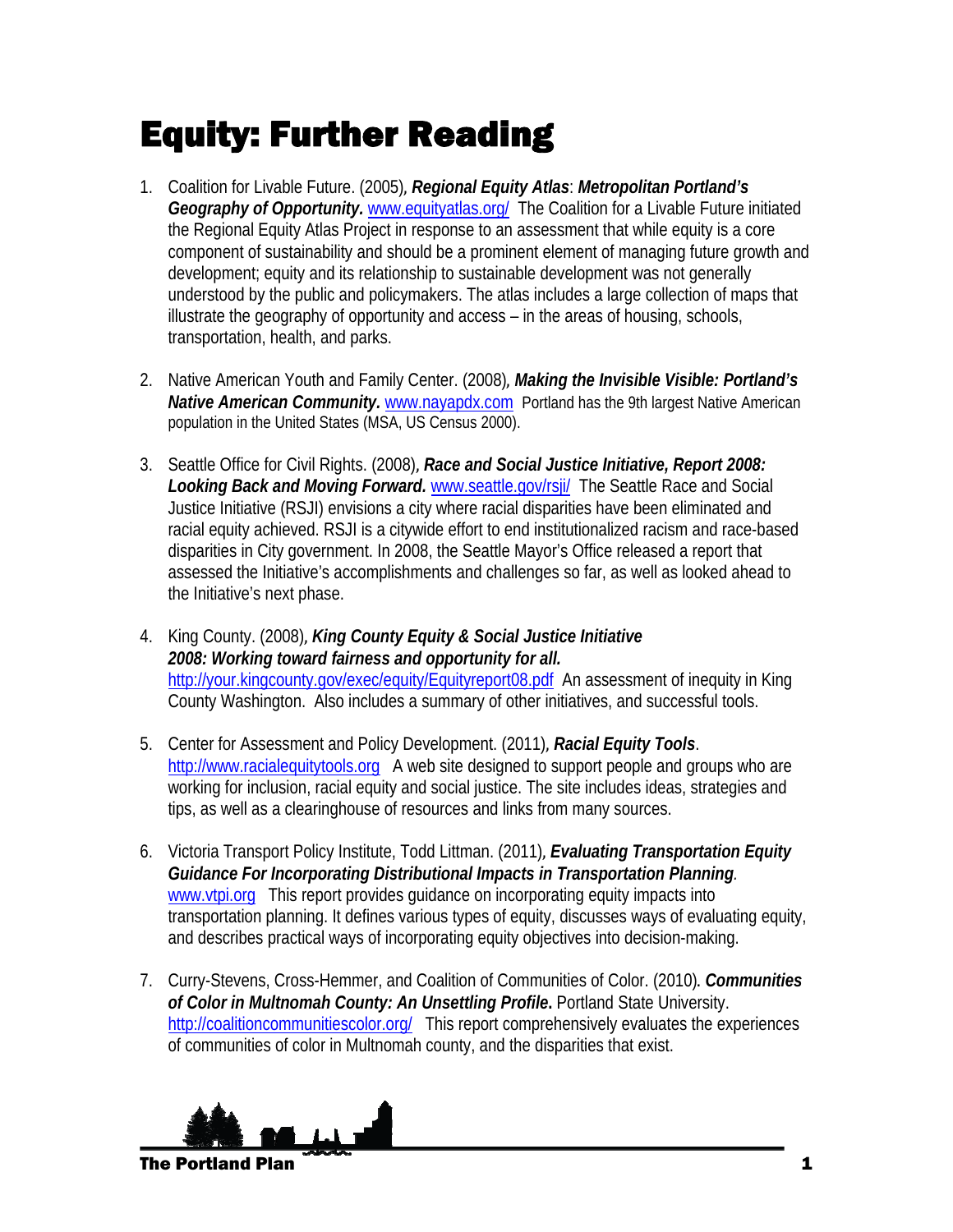- 8. Neal and DeLaTorre. (2007), *The World Health Organization's Age-Friendly Cities Project in Portland Oregon: Summary of Findings.* Institute on Aging, Portland State University. [http://www.pdx.edu/sites/www.pdx.edu.ioa/files/media\\_assets/ioa\\_who\\_summaryoffindings.pdf](http://www.pdx.edu/sites/www.pdx.edu.ioa/files/media_assets/ioa_who_summaryoffindings.pdf)  In the late fall and early winter of 2006/07, researchers at PSU's Institute on Aging were invited to collaborate with the World Health Organization (WHO) on its "Age- Friendly Cities Project." Portland was the only city in the United States to participate in the study, along with 32 other cities in 22 countries in North and South America, Europe, Africa, Asia, and Australia. The goal of the project in Portland was to identify concrete indicators of an age-friendly city and produce a practical guide to stimulate and guide advocacy, community development, and policy change to make urban communities around the world age-friendly.
- 9. Urban League of Portland. (2009), *The State of Black Oregon.* <http://www.ulpdx.org/StateofBlackOregon.html> This report examines the state of Oregon's Black or African American Community, focusing on seven key social and economic indicators. It calls on policy-makers and other individuals to take specific measures to eliminate racial disparities.
- 10. Leachman, Bauer, and Margheim. (2006), *Who's Getting Ahead: Opportunity in a Growing Economy*. Oregon Center for Public Policy **www.ocpp.org** Published during the most recent economic boom, this report describes how many Oregonian's did not enjoy the benefits of that period of growth. Many of the new jobs during that period were low wage jobs without health benefits, and most income gains accrued to the highest income brackets, debt levels rose, and the cost of living increased.
- 11. ECONorthwest. (2009): *The Hispanic-White Achievement Gap in Oregon.* http://www.oregon.gov/Hispanic/pdfs/FINAL\_Hispanic\_Gap\_Report\_9-1-09\_1.pdf?ga=t Provides detailed info and analysis of factors contributing to the achievement gap for all Oregon public schools, including PPS, and compares different schools districts against each other.
- 12. ECONorthwest. (2009): *A Deeper Look at the Black-White Achievement Gap in Multnomah County: A Report to the Black Parent Initiative.* <http://www.chalkboardproject.org/images/PDF/BPI%20Report%20Rev.pdf> This report presents findings related to the Black achievement gap, achievement growth, student mobility, and selected teacher characteristics. These findings provide valuable context for the personal experiences related by community members as part of the BPI project.
- 13. Erickson,. Lee, and von Schrader, (2010). *Disability Status Report: Oregon.* Ithaca, NY: Cornell University Rehabilitation Research and Training Center on Disability Demographics and Statistics. The Annual Disability Status Reports provide policy makers, disability advocates, reporters, and the public with a summary of the most recent demographic and economic statistics on the non-institutionalized population with disabilities.

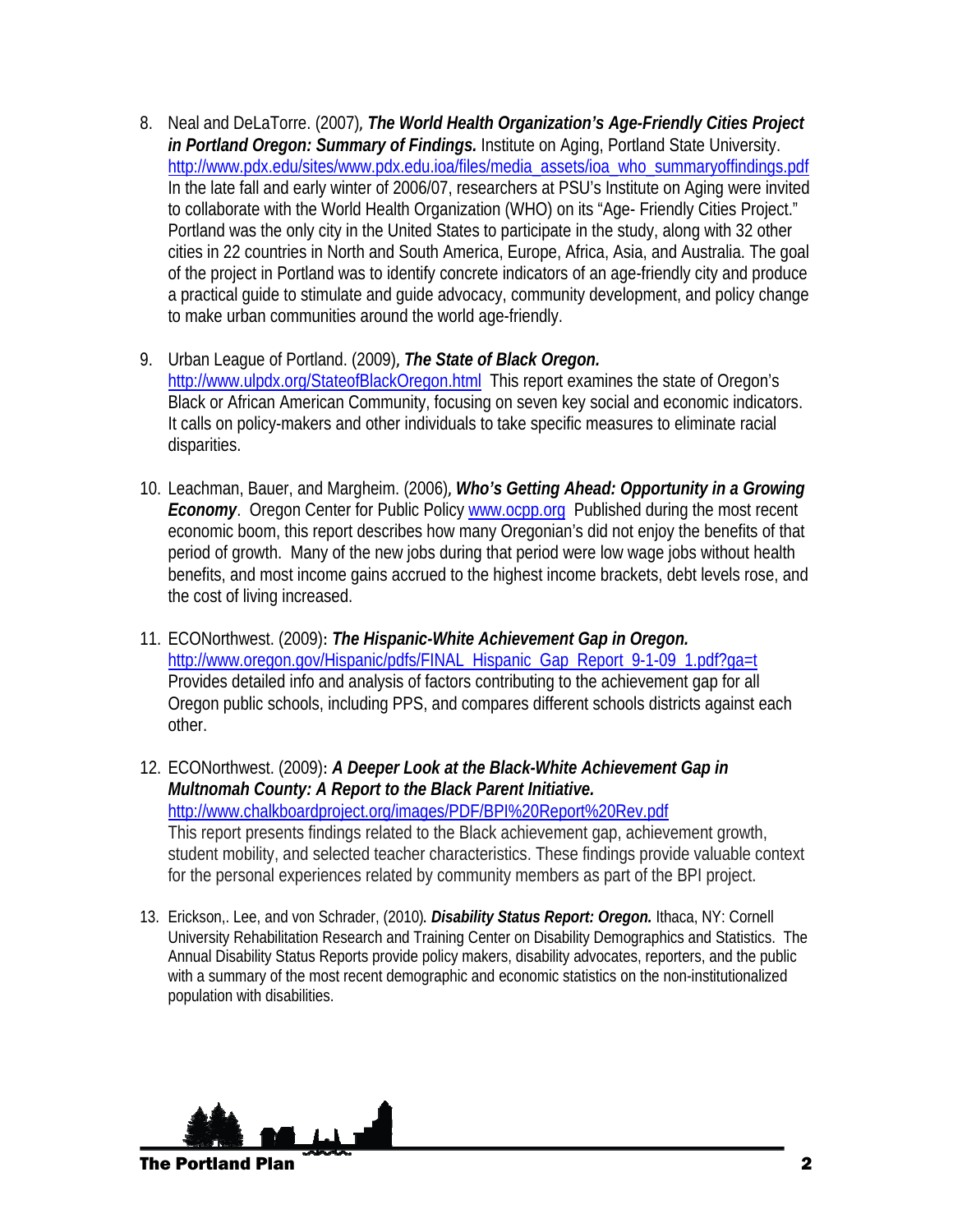- 14. Kessler Foundation/National Organization on Disability. (2010), *Survey of Americans with Disabilities.* <http://www.2010disabilitysurveys.org/indexold.html> This report assesses the quality of life of people with disabilities on a wide range of critical dimensions, to measure the gaps between people with and without disabilities on these indicators, and to track them over time.
- 15. Community Connect Work Group. (2009), *Strengthening Community Involvement in In Portland: Community Connect Final Report.* City of Portland, ONI. This report is based on the contributions of hundreds of Portlanders – neighborhood and community leaders, members of under-represented groups, members of the general public, City employees, bureau directors, and City Commissioners -- who shared their insights and feedback on how to strengthen community involvement in Portland.
- 16. Multnomah County Health Department. (2009), *Multnomah County Health Equity Initiative Report.* <http://web.multco.us/health/health-equity-initiative> This report describes the initial work of the Multnomah County Health Equity Initiative (HEI). It begins with a description of the goals of the initiative and provides an overview of the disparities in health outcomes for people in Multnomah County that result from social inequity. Then the report explains how social determinants of health, to a large extent, directly influence health outcomes and create the context in which community members can choose health and coping behaviors.
- 17. Northwest Area Foundation. (2008), *Struggling to Make Ends Meet: Oregonians Worry about Income and Economy.* <http://toolbox.nwaf.org/> The Northwest Area Foundation (NWAF)commissioned Lake Research Partners (LRP)to conduct a national tracking survey to explore the public's perception of poverty in one's own community, attitudes toward the roles of local elected officials, and personal ways in which to address the issue.
- 18. Ogilvie. (2004), *Voluntarism, Community Life, and the American Ethic.* Indiana University Press. An examination of why people volunteer and how local organizations create community.
- 19. Agyeman. (2005), *Sustainable Communities and the Challenge of Environmental Justice.* NYU Press. Environmental justice and the sustainable communities movement are compatible in practical ways. Yet sustainability, which focuses on meeting our needs today while not compromising the ability of our successors to meet their needs, has not always partnered with the challenges of environmental justice.
- 20. Powell. (2010), *"Race"-ing to Equity: A Toolkit and Tale of Two Cities.* Kirwan Institute <http://kirwaninstitute.org/publicationspresentations/> Panel presentation at 10th Annual New Partners for Smart Growth Conference. Charlotte, NC.
- 21. Davey. (2009). *Strategies for Framing Racial Disparities: A FrameWorks Institute Message Brief.* FrameWorks Institute. An investigation of the question of whether talking explicitly about disparities and discrimination furthers support for policies designed to reduce racial disparities.

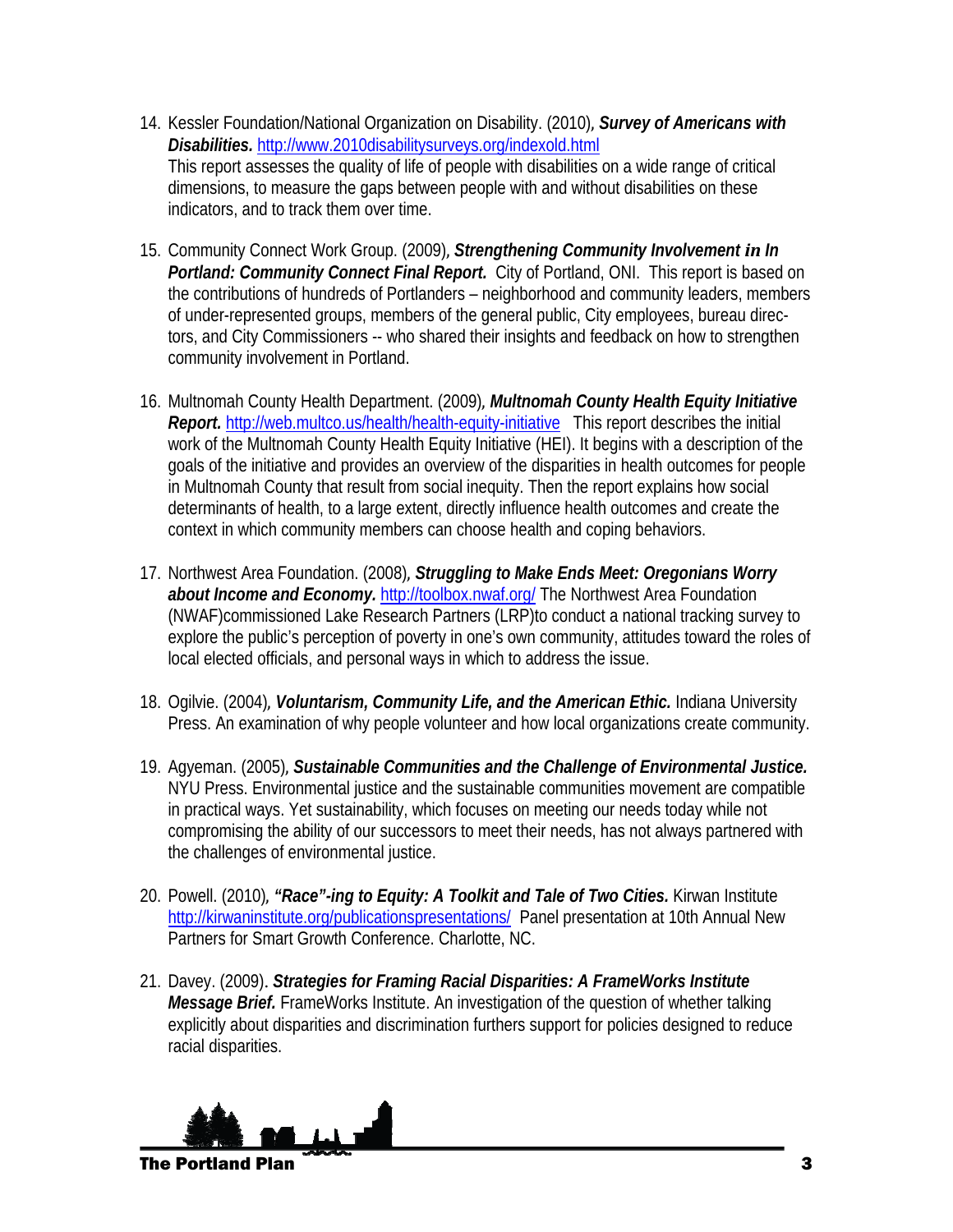# Healthy Connected Communities: Further Reading

### **Neighborhood Hubs**

- 1. City of Portland. (2009) *Climate Action Plan***.** The transportation of goods and people accounts for 40 percent of Multnomah County's carbon emissions. Reducing vehicle miles travelled and increasing active forms of transportation – walking, bicycling and taking transit – will need to be key components of Portland's contributions to mitigating the causes of climate change. As part of this, Portland's Climate Action Plan established objectives for fostering neighborhoods in which 90% of Portland residents will be able to walk or bicycle to meet basic, daily needs and for reducing per capita vehicle miles travelled by 30 percent from 2008 levels by 2030.
- 2. Ewing and Cervero. (2010) *Travel and the Built Environment.* Research indicates that land use diversity and having a concentration of destinations within walking distance (along with street connectivity) are the variables most highly correlated with walking and reduced vehicle miles traveled (VMT). Intersection density and street connectivity, providing more direct pedestrian and bicycle access to destinations, are among the variables most highly correlated with walking and reduced VMT.
- 3. Moudon et al. (2006) *Operational Definitions of a Walkable Neighborhood.* Specific types of local destinations most highly correlated with walking include grocery stores, retail stores, and eating and drinking establishments, particularly when such destinations were clustered together.
- 4. City of Portland. (2010) *Portland Bicycle Plan for 2030.* Bicycles significantly expand the range of destinations that can be reached locally without having to drive, beyond what is accessible by walking (a distance ranging from ¼ mile to a mile). Half of all trips in Portland are three miles or less, a distance that is well-suited to bicycling.
- 5. City of Portland. (2007) *Platinum Bicycle Master Plan Existing Conditions Report.*  Portland's "Cycle Zone Analysis" identified the presence of local commercial areas as an important factor in bicycle accessibility, and identified the absence of these destinations among the barriers to increased ridership in Portland's eastern and western neighborhoods.
- 6. Temali. (2002) *The Community Economic Development Handbook***.** Amhurst H. Wilder Foundation.
- *7.* Jacobus and Hickey. *Commercial Revitalization Planning Guide: A Toolkit for Community Based Organizations***.** Center for Commercial revitalization. [http://www.metroedge.org/uploads/metroedge/documents/6100\\_file\\_commercial\\_revitalization.](http://www.metroedge.org/uploads/metroedge/documents/6100_file_commercial_revitalization.pdf) [pdf](http://www.metroedge.org/uploads/metroedge/documents/6100_file_commercial_revitalization.pdf)
- 8. Seidman. (2004) *Revitalizing Commerce for American Cities: A Practitioners Guide to Urban Main Street Programs.* Fannie Mae Foundation. **[http://www.community-](http://www.community-wealth.org/_pdfs/tools/cdcs/tool-fannie-mae-main-str.pdf)**

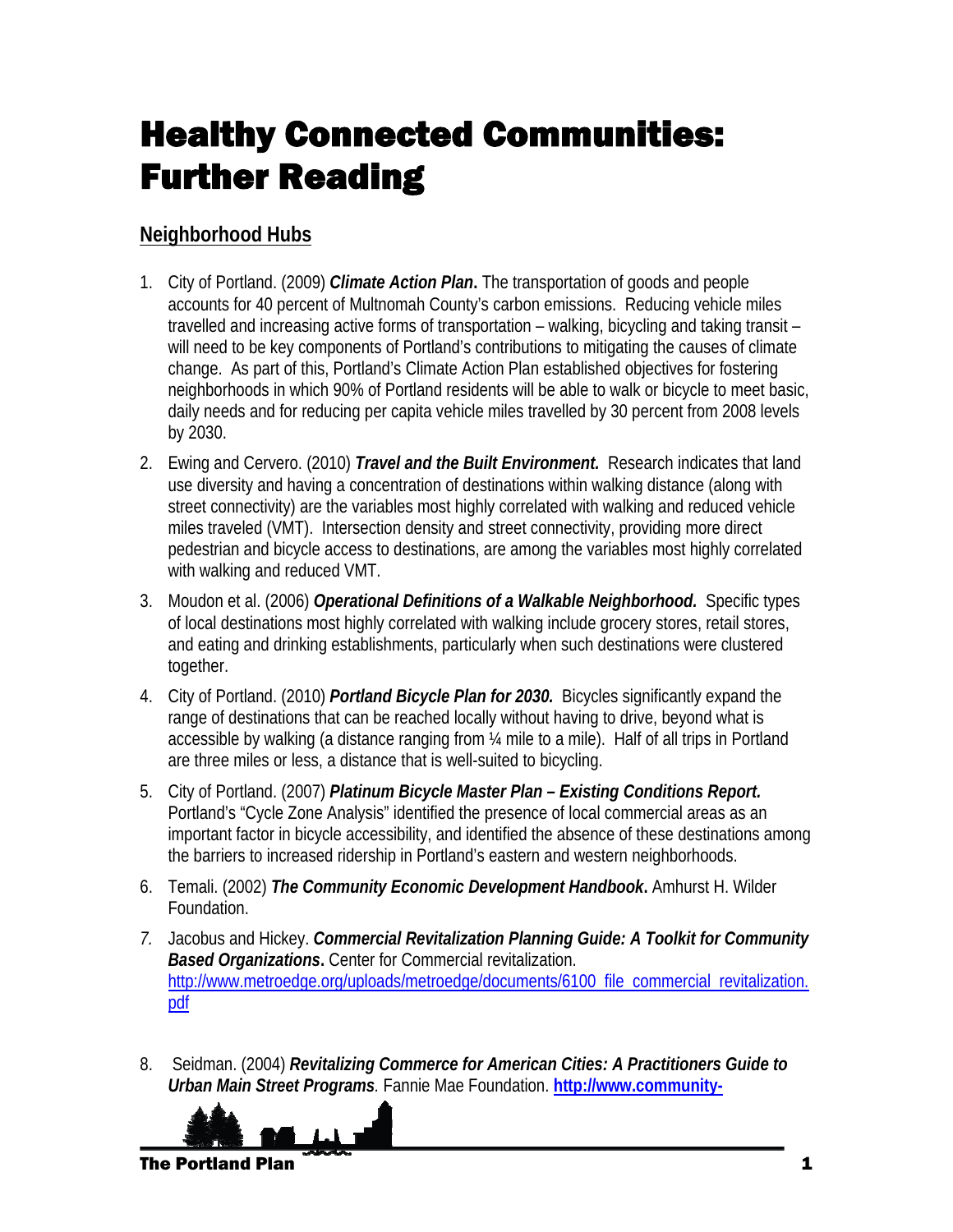**wealth.org/\_pdfs/tools/cdcs/tool-fannie-mae-main-str.pdf** Community economic development efforts can effectively bring about strengthened neighborhood business districts while also addressing the needs of residents and the broader community.

- 9. Haas et al. (2010) *Transit Oriented Development and the Potential for VMT-related Greenhouse Gas Emissions Growth Reduction.* Center for Transit-Oriented Development. *<http://www.cnt.org/repository/TOD-Potential-GHG-Emissions-Growth.FINAL.pdf>* Convenient transit service has been shown to be essential for reducing dependence for car travel for longer trips (beyond walking distance), and people who live close to transit service (within a half-mile) drive significantly less and have lower transportation-related greenhouse gas emissions than those who do not live close to transit (43% fewer vehicle miles and 78% fewer emissions in one study).
- 10. Dehring. (2006) *Housing Density and the Effect of Proximity to Public Open Space in Aberdeen, Scotland.* Access to public open space is particularly valued in higher-density areas.
- 11. Rypkema. (2007) *Downtown Revitalization, Sustainability, and Historic Preservation.*  **Congress for the New Urbanism. Historic Front Street case study:**Experiences in a number of cities indicate that economic development and growth can be accommodated while preserving historic resources, especially when strategies are pursued that focus on redevelopment of parking lots and vacant sites.
- 12. City of Portland. (2009) *Portland Plan hazards maps.*Mapping of hazards in Portland identifies that unreinforced masonry buildings are common in Portland's older urban neighborhoods and main street areas, highlighting that many of Portland's character-defining older buildings are susceptible to being lost to major seismic events
- 13. Halbur. (2010) *Parks, Playgrounds and Active Living.* People are less likely to use parks if they need to drive to access them. Park use can be increased by pedestrian/bicycle connections, which also contribute to recommended levels of physical activity. Urban trail connections are an emerging concept that holds potential to contribute to increased physical activity and increased access to parks.
- 14. Chicago GO TO 2040 (2009) *Health Strategy Paper***.** Recent research also illustrates links between livable communities and both physical and mental health. Some benefits can be linked to physical design features such as access to parks and open space, and available bicycle and pedestrian facilities. Other benefits relate more to the sense of community described above. In particular, designing for livability can allow older residents to "age in place" within their homes or communities, with demonstrable positive physical and mental health outcomes.
- 15. Planning for Healthy Places (2009) *Getting to Grocery: Tools for Attracting Healthy Food Retail to Underserved Neighborhoods***, Public Health Law & Policy.** Bringing a grocery store into an underserved neighborhood not only makes fresh produce and other healthy food more accessible, it can provide living-wage jobs, raise the value of surrounding property, and anchor and attract additional businesses to the neighborhood. Many public, private, and nonprofit organizations support projects—like grocery store development—that help build a healthy economy. But these resources are often scattered across city departments and other organizations, and most were created for purposes other than grocery store attraction. It takes

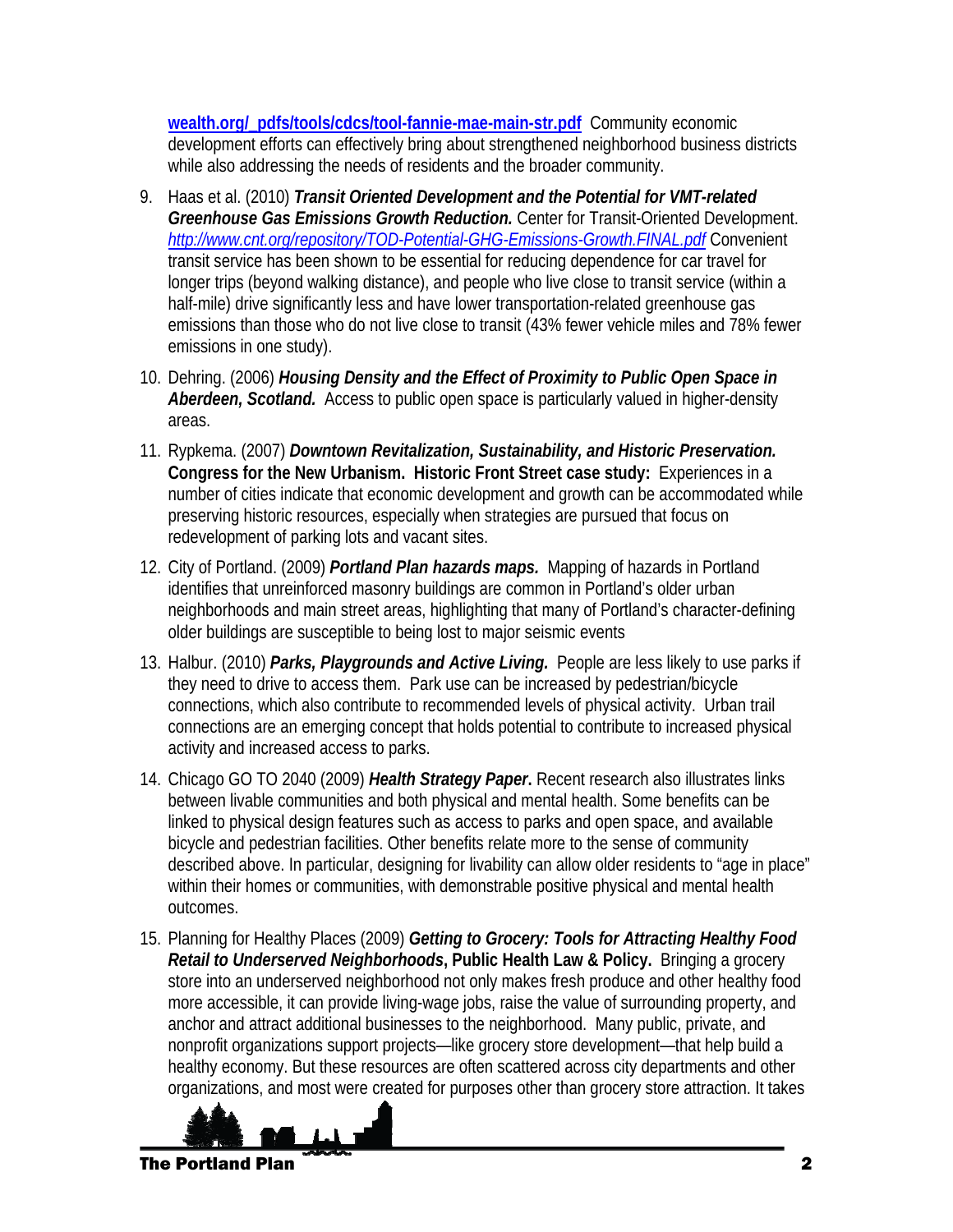creativity and ingenuity to bring these resources together to successfully leverage the tools available through local government and other organizations to bring grocery stores into lowincome communities.

16. City of Portland Bureau of Planning (2008), **Cully-Concordia Community Assessment: A summary of Physical, Social and Economic Conditions in Cully and Concordia.** <http://www.portlandonline.com/bps/index.cfm?c=46474>Comprehensive Assessment of a NE Portland Neighborhood. A possible model for a Healthy Connected Neighborhood assessment.

#### **City Greenways**

- 1. City of Portland, Bureau of Environmental Services. (2010) *Portland's Green Infrastructure: Quantifying the Health, Energy, and Community Livability Benefits***.** .Increased tree canopy, ecoroofs and green spaces keeps urban areas cooler, sequesters carbon, reduces/filters air pollution, and provides physical and mental health benefits
- 2. Metro. (2010) *Wildlife Corridors and Permeability: A Literature Review.* Large habitat area patches (30 acres or more) that are connected are associated with greater biodiversity and species survival. However, smaller patches interspersed between larger patches often provide important stepping stones for wildlife movement and can provide important habitat for wildlife.
- 3. Lutzenhiser and Netusil. **"***The Effect of Open Space Type on a Home's Sale Price"*  Contemporary Economic Policy, [Volume 19, Issue 3, p](http://onlinelibrary.wiley.com/doi/10.1111/coep.2001.19.issue-3/issuetoc)ages 291–298, July 2001*.* Increased neighborhood livability and higher property values
- 4. Swift. (2001) *AASHTO*. Swift. (2003) *The Urban Arterial*. Institute of Transportation Engineers. (1994) *Traffic Engineering for Neo-Traditional Neighborhood Design.* Contextsensitive street design approaches have been shown to contribute to the identity of places with distinctive character, can respond to specific needs of those living or using adjacent land, and facilitate creative traffic engineering approaches responsive to local conditions.
- 5. City of Portland. (2010) *Portland Bicycle Plan for 2030***.** Establish a 'Green Transportation Hierarchy' policy that prioritizes planning and investing in green transportation modes. Offstreet trails and low traffic local streets (aka bicycle boulevards) form the "low-stress" bikeway network. A 2009 Bikeway Network Gap Analysis showed that less than 30 percent of Portland residents live within a quarter mile of a low-stress bikeway.
- 6. The Community Cycling Center. (2010) *Understanding Barriers to Bicycling*. Interim Report states that most safety concerns centered on potential conflicts with moving vehicles. Findings were based on 148 surveys collected at six neighborhood events in north and northeast Portland in August 2009.
- 7. Moudon. (1987) *Public Streets for Public Use***.** Gehl. (1986) *Life Between Buildings: Using*  **Public Space.** Research has indicated the importance of the street environment in providing opportunities for neighborhood interaction and children's' play.

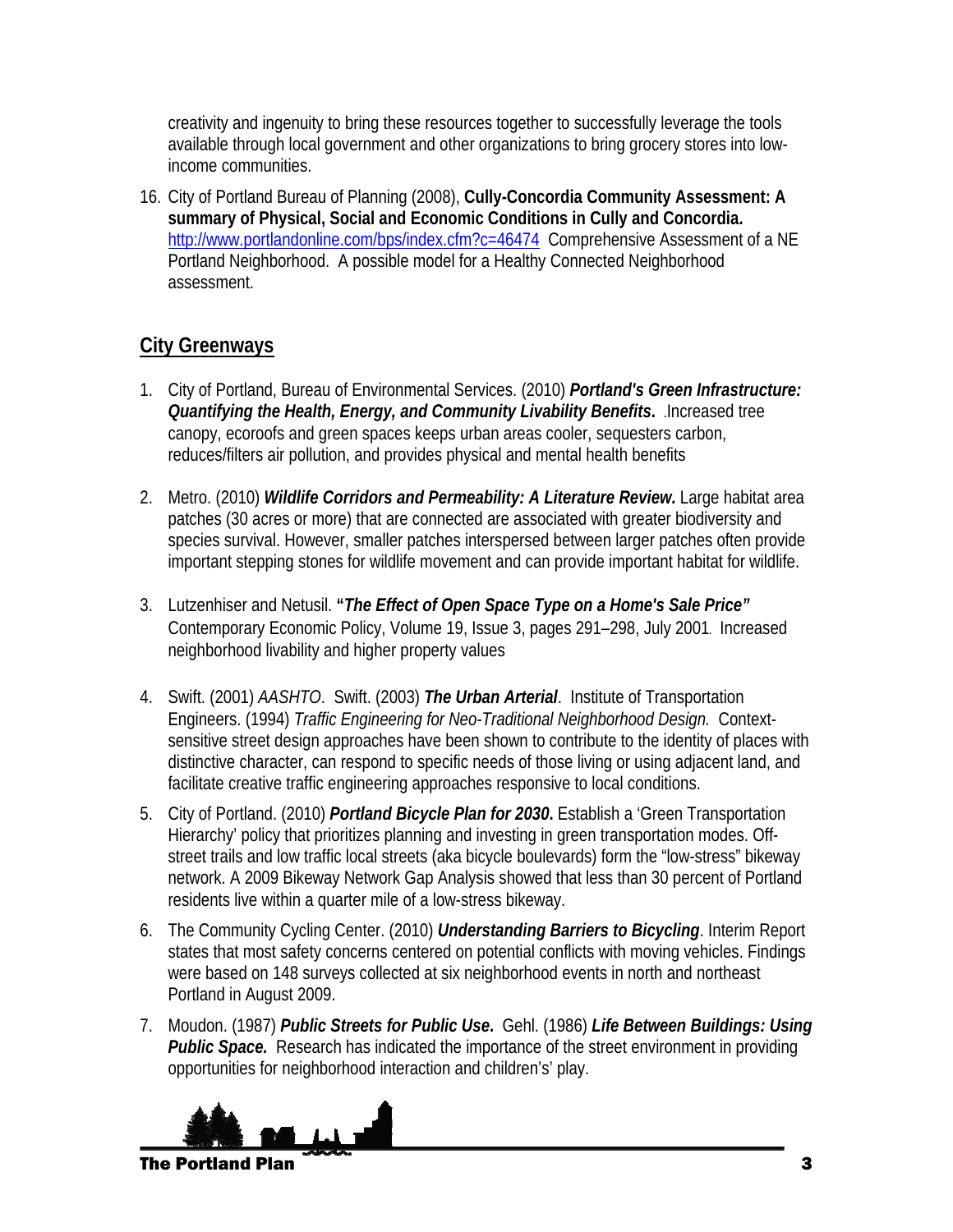- 8. Portland State University (2010) *Roadway Not Improved.* A Portland State University workshop found that the majority of survey respondents in the Woodstock neighborhood preferred alternative street designs (such as those including community garden space, or that prioritized community activities and pedestrian/bicycle access) to standard City street improvements.
- 9. City of New York. (2010) *Pedestrian Safety Study & Action Plan.* Pedestrian-vehicle crashes involving unsafe speeds are twice as deadly as other crashes. Create a pilot program to test the safety performance of neighborhood 20 mph zone that would slow traffic on an area-wide, rather than individual street basis.

## **Health in Decision Making**

- 1. Lawrence, et al. (2000) *How Land Use and Transportation Systems Impact Public Health: A Literature Review of the Relationship Between Physical Activity and Built Form.* Allen. (2003) *Environmental Characteristics of Smart Growth Neighborhoods.* Numerous studies highlight the public health benefits of environments that encourage physical activity, walking, and bicycling; including:
- 2. Black and Macinko. (2008) **"Neighborhoods and Obesity."** *Nutrition Reviews*. 66(1): 2-20) There is ample evidence that suggests that access to a close supermarket increases fruit and vegetable consumption in local residents. This increased consumption, measured in studies within 1km (.62 mi) but documented as far away as 2 miles, has been shown to be particularly beneficial for low-income communities and communities of color.
- 3. Hatherly. (2009) **"Distance from grocery store determines weight: Study,"** *Vancouver Sun*, April 6, 2009. People living within 1 km of a grocery store were also in one study half as likely to be overweight than those who live in neighborhoods without a food store.
- *4.* Rodríguez and Joo. (2001) *The Relationship Between Non-motorized Mode Choice and the Local Physical Environment.*
- 5. Frank and Engelke. (2000) *How Land Use and Transportation Systems Impact Public*  Health. Sidewalks have been found to be present in street environments associated with more walking, contribute to pedestrian safety, and increase the relative attractiveness of walking as a travel mode choice.
- 6. Jackson. (2003) *The Relationship of Urban Design to Human Health and Condition***.**  Maller, et al. (2009) *Health Parks, Health People: The health benefits of contact with nature in a park context.* Numerous studies document the health benefits of access to parks and other public open space.
- 7. Jackson (2003) *The Relationship of Urban Design to Human Health and Condition***.** Maller et al. (2009) *Health Parks, Health People: The Health Benefits of Contact with Nature in a Park Context.*



The Portland Plan **The Portland Plan (1996)**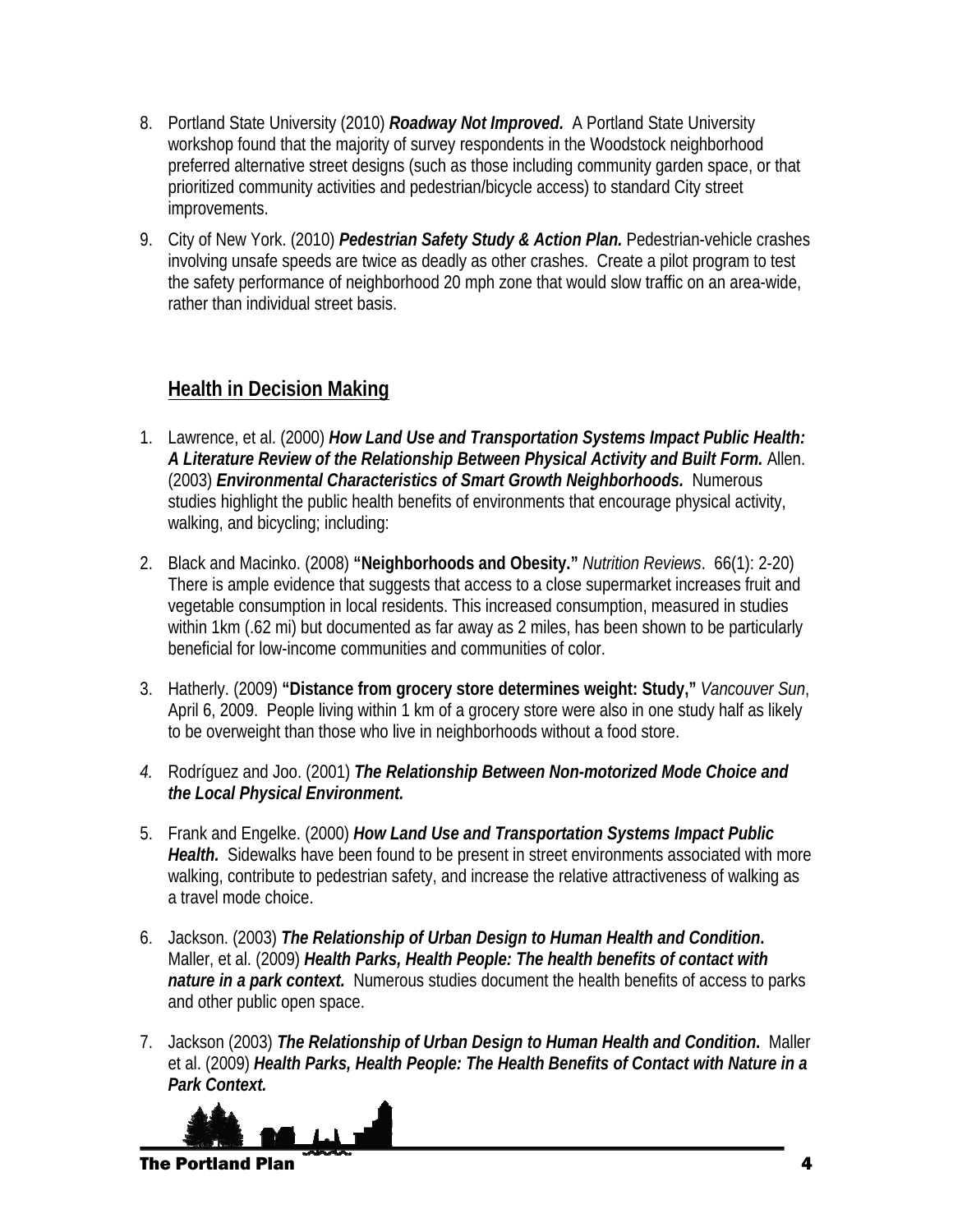- 8. Dehring. (2006) *Housing Density and the Effect of Proximity to Public Open Space in*  Aberdeen, Scotland. Numerous studies document the health benefits of access to parks and other public open space
- 9. City of Portland, Bureau of Environmental Services (2010) *Portland's Green Infrastructure: Quantifying the Health, Energy, and Community Livability Benefits.* **Access to public** open space is particularly valued in higher-density areas Ecoroofs, green streets, and yard/street trees have measurable benefits to health, energy and community Livability including improved air quality, improved mental and physical health, energy savings and green house gas reduction, increased home value, and community cohesion.
- 10. Jackson. (2003)*The Relationship of Urban Design to Human Health and Condition.*  Neighborhood design can promote a local identity and help to encourage social connections. Residents that are proud of and feel comfortable in their neighborhood are more likely to develop social connections with nearby residents. These social connections can lead to positive mental health outcomes.
- 11. UCLA Center for Health Policy Research, and California Center for Public Health Advocacy. (2010) *Methodology and Recommendations.* PolicyLink. Examines the correlation between the health of nearly 40,000 Californians and the mix of retail food outlets near their homes. The key finding is that people living in neighborhoods crowded with fast-food and convenience stores but relatively few grocery or produce outlets are at significantly higher risk of suffering from obesity and diabetes.
- 12. Center for Disease Control (2009). **"Recommended Community Strategies and Measurements to Prevent Obesity in the United States."** *Morbidity and Mortality Weekly Report.* 58(RR-7). The presence of retail venues that provide healthier foods and beverages is associated with better nutrition, increased consumption of fruits and vegetables and lower BMI. One study indicated that every additional supermarket within a given census tract was associated with a 32% increase in the amount of fruits and vegetables consumed by persons living in that census tract. Another study indicated that greater availability of supermarkets was associated with lower adolescent BMI scores and a higher prevalence of convenience stores was related to higher BMI among students. The association between supermarket availability and weight was stronger for black students compared with white and Hispanic students, and stronger for students whose mothers work full-time compared with those whose mothers work part-time or do not work .

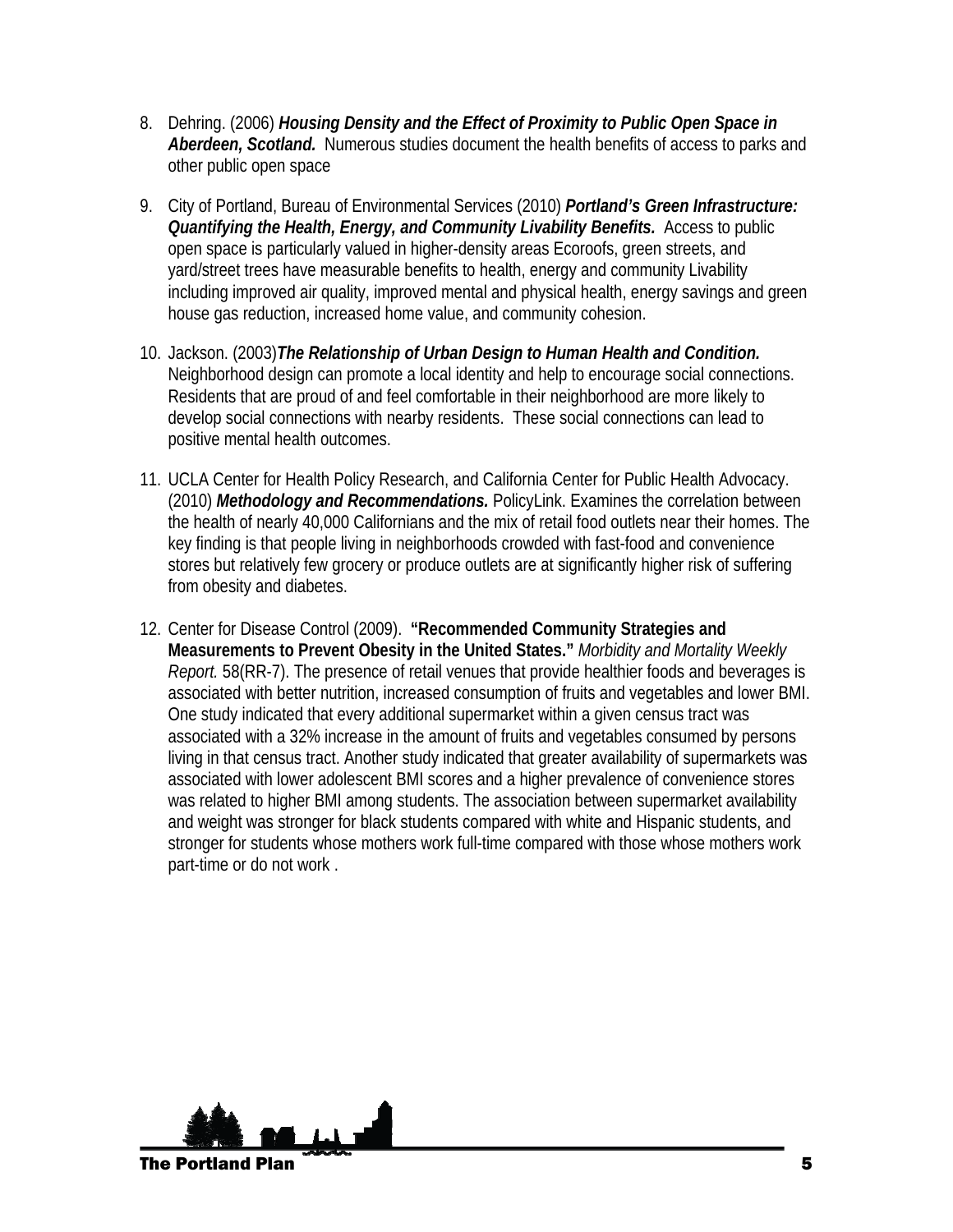- 13. Centers for Disease Control and Prevention Community Guide Task Force on Community Preventive Service. (2001) *Promoting physical activity***.** The task force reported that there is strong evidence supporting creation and/or enhancement of places for physical activity as an effective intervention for increasing physical activity levels.
- 14. Giles-Corti et al. (2003) **"Relative influences of individual, social, environmental, and physical environmental correlates of walking."** *American Journal of Public Health* 93 (2003): 1583-1589. People found in the top quartile of access to open space walked at recommended levels (moderate to vigorous activity for 30 minutes) 47 percent more than those in the lowest quartile.
- 15. de Vries, Verheji, and Groenewegen. *Nature and health: The relation between health and green space in people's living environment.*
- 16. Louv. (2010*) Last Child in the Woods: Saving Our Children from Nature-Deficit Disorder***.** A study of over 10,000 people in the Netherlands found that residents who lived near green spaces (forests, parks, natural areas, or agricultural land) were more likely to rate themselves as being in good health. In addition, a "ten percent increase in nearby green space was found to decrease a person's health complaints in an amount equivalent to a five year reduction in that person's age." Researchers have found that children with disabilities gain enhanced body image and positive behavior changes through direct interaction with nature. Studies at the University of Illinois have discovered that children as young as five show a significant reduction in the symptoms of Attention-Deficit Disorder when they engaged with nature.
- 17. Kahn, Ramsey, et al. (2002) **"The effectiveness of interventions to increase physical activity: A systematic review."** *American Journal of Preventive Medicine* 22: 73. Humpel, Owen, et al. (2002). **"Environmental factors associated with adults' participation in physical activity: a review***.* ." Each provides evidence that close residential proximity to recreational facilities increases rates of physical activity.
- 18. Multnomah County Health Department. (2006) *Health impacts of housing in Multnomah County.* Multnomah County analyzed inspections of about 300 multi-family units. The review found 1,781 code violations involving indoor air quality concerns, including mold/mildew, potential lead issues, and rodent or insect infestations, of which over one-third had the potential to adversely impact occupants' health.
- 19. Oregon Environmental Council. *Pollution in People Report.* This study reveals that Oregonian's bodies are polluted through repeated, regular exposure to many toxic chemicals. The ten Oregonians tested had all six classes of chemicals in their bodies, including mercury, phthalates, PCBs, PFCs, organophospahte pesticides, and bisphenol A. The chemicals we tested for pose potentially serious health threats to all Oregonians, and many, such as PCBs and mercury, are persistent (slow to degrade) and bioaccumulate (build up in the food chain).

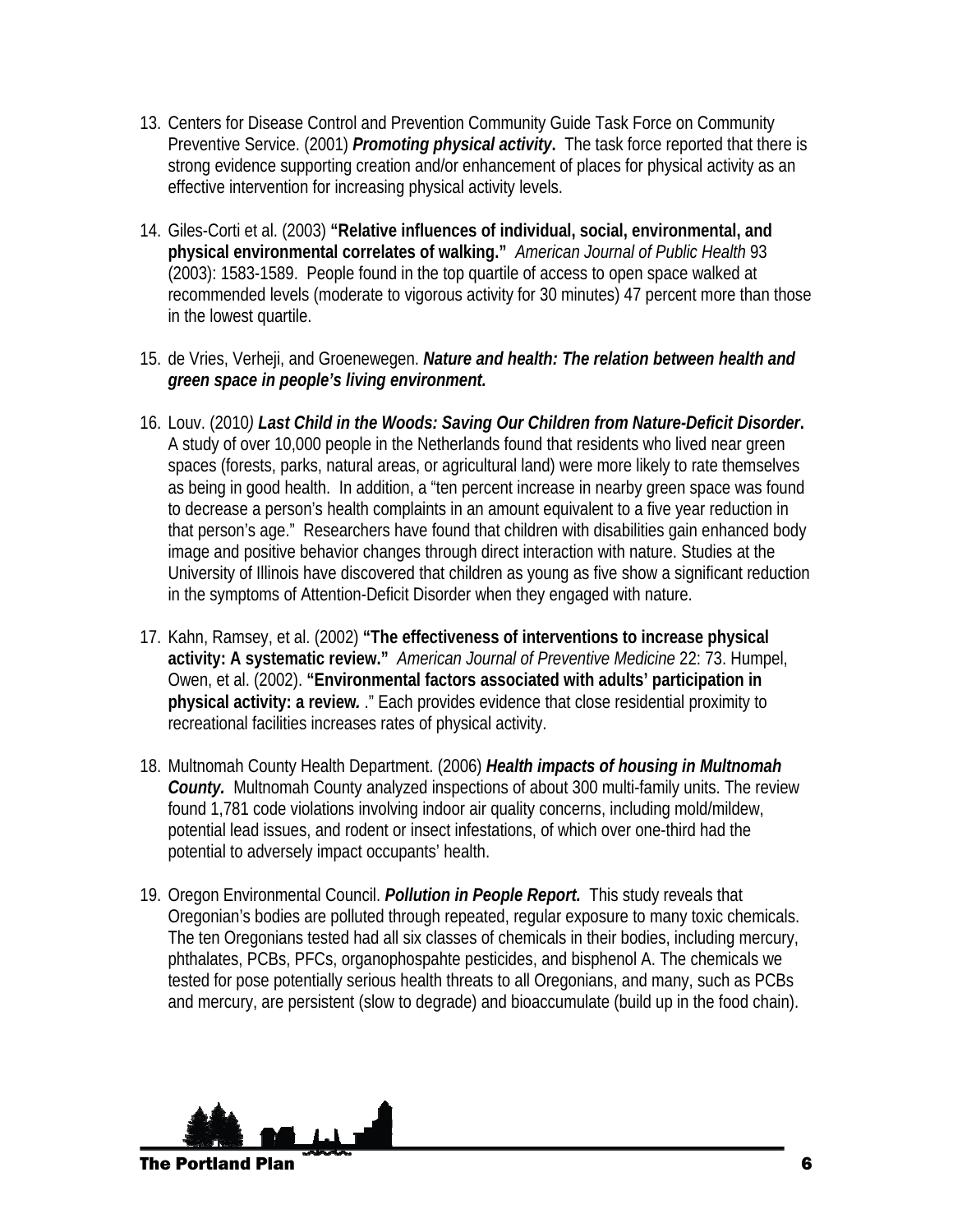- 20. Harrison, Gemmell, et al. (2007). **"The population effect of crime and neighbourhood on physical activity: an analysis of 15 461 adults**." *Journal of Epidemiology & Community Health* 61(1): 34-39. This research paper uses data from a population-based health and lifestyle survey of adults to analyze associations between individual and neighborhood perceptions and physical activity and found that feeling safe had the potential largest effect on population levels of physical activity.
- 21. Cohen, Davis, et al. (2010) *Addressing the intersection: preventing violence and promoting healthy eating and active living.* The Prevention Institute. This paper presents first-hand evidence based on a set of interviews Prevention Institute facilitated with community representatives—advocates and practitioners working in healthy eating and active living. It also includes a scan of peer-reviewed literature and professional reports that confirm the intersection between violence and reduced rates of healthy eating and active living. In addition, best practices for improving the sense of neighborhood safety are reviewed, and recommendations are made for developing programs and policies to improve and support community safety.
- 22. Weir, Etelson, et al. *(2006). "***Parents' perceptions of neighborhood safety and children's physical activity**.**"** *Preventive Medicine 43(3): 212-217.* This study investigates the degree to which parents in a poor inner city vs. a middle-class suburban community limit their children's outdoor activity because of neighborhood safety concerns and concluded that Inner city parents have high levels of anxiety about neighborhood safety. While these concerns may not entirely explain the discrepancy in activity levels between inner city and suburban children, a safe environment is crucial to increasing opportunities for physical activity.
- 23. Robinsom and Keithley *(2000).* **"The impacts of crime on health and health services: a literature review."** *Health Risk and Society*, 2(3). If residents fear crime in their neighborhoods or cities, they may be less likely to leave their homes or use certain public spaces. This reduced mobility can cause related social isolation and exacerbate negative health outcomes. "Criminal activity not only has immediate effects in terms of physical injury and psychological distress but is associated with chronic ill health. Those who witness crime can suffer psychological and psychosomatic problems, and the fear of crime can lead people to limit their lifestyles in ways which are not conducive to good health. It follows that crime is an important issue for health and the health services, both at the level of care of individual victims and from a public health perspective."
- 24. Schwab. (2010) **"Hazard Mitigation: Integrating Best Practices into Planning"** *American Planning Association Report.* Number 560. This Planning Advisory Service Report resulted from a growing awareness by both the American Planning Association and the Federal Emergency Management Agency that effective hazard mitigation requires taking advantage of every opportunity a community has at its disposal to promote safe growth.

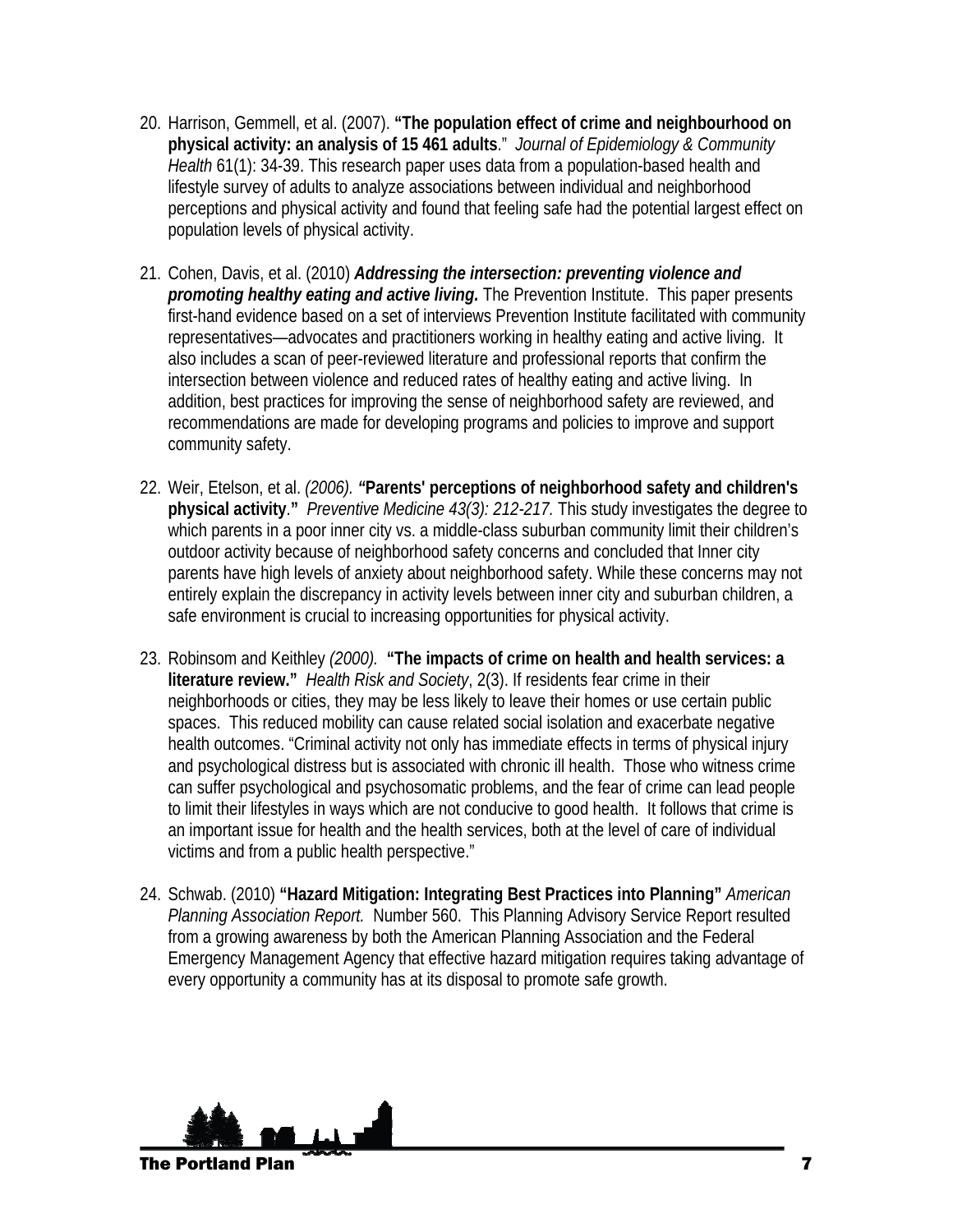- 25. Flores, Abrea, Olicar, and Kastner (1998) **"Access barriers to health case for Latino children."** *Archives of Pediatric and Adolescent Medicine*. 152. P 1119-1125. A study in Boston found that transportation was the primary reason that Latino parents deferred bringing in their children for medical appointments.
- 26. PolicyLink Convergence Partnership (2008) *Strategies for Enhancing the Built Environment to Support Healthy Hating and Active Living.* Possible state legislation could give local public health agencies and community organizations technical assistance and grants to use health impact assessments for the evaluation of land use planning decisions in their communities (e.g., AB 1472: The California Healthy Places Act) (HEAL Partnership, pg20)
- 27. Public Health Law and Policy, Bay Area Regional Health Inequities Initiative, National Policy and Legal Analysis Network. (2009), *New Partnerships for Healthier Neighborhoods: Bringing Public Health and Redevelopment Together.* [http://www.phlpnet.org/php/products/new-partnerships-public\\_health\\_redevelopment](http://www.phlpnet.org/php/products/new-partnerships-public_health_redevelopment) The built environment – the physical structures that make up the areas where we live, work, and play – has a profound effect on our health. The neighborhoods with the worst health outcomes are home to the poorest residents and often lack basic amenities (like grocery stores, pharmacies, and banks), have fewer parks, and experience higher crime rates.
- 28 PolicyLink. (2009), *Healthy, Equitable Transportation Policy: Recommendations and Research.* [http://www.policylink.org](http://www.policylink.org/) This book investigates the intersection of transportation, equity and health. The publication is composed of chapters written by leading academics and advocates from across the nation covering topics from public transportation, walking and bicycling, to safety and economic development. The book highlights key policy solutions and provides background on the federal surface transportation policy.
- 29 City of Portland Office of Transportation. (2009), *Portland Safer Routes to School Matching Engineering Tools to Neighborhood Livability Goals***.**  <http://www.portlandonline.com/transportation/index.cfm?c=46019&> A table summarizing the different types of traffic calming methods.

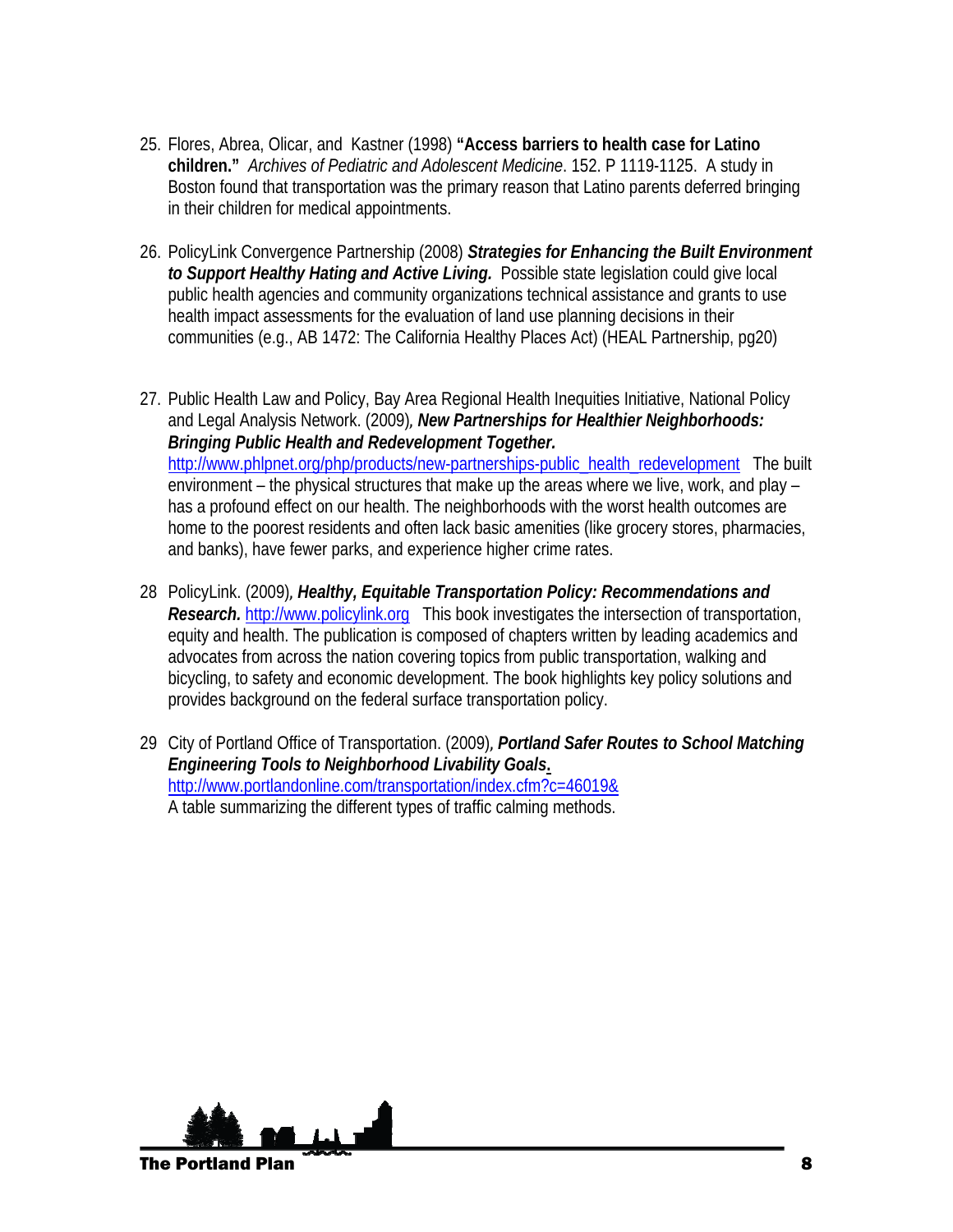## Education: Further Reading

- 1. PolicyLink, Center for the Study of Social Policy, Harlem Children's Zone. (2010), *The Promise Neighborhoods Program: A Comprehensive Approach to Expanding Opportunity for All Children.* [http://www.policylink.org](http://www.policylink.org/) This pamphlet describes the Promise Neighborhoods Program, which seeks to create a comprehensive pipeline of educational and community supports to make certain that children reach their full potential. It is a crucial step in ensuring that children across urban, suburban, rural, and tribal communities can become successful adults.
- 2. Harlem Children's Zone. (2010), *Harlem Children's Zone: Path to Sustainability*. [www.hcz.org](http://www.hcz.org/) Described by President Barack Obama as "one of the most successful antipoverty programs in history." The Obama administration has since launched two large-scale, nationwide programs to combat poverty—Promise Neighborhoods and Choice Neighborhoods—which are inspired by the work of HCZ.
- 3. Portland State University, Center for Student Success. (2010), *Partnering for Student Success—The Cradle to Career Framework: 2010 Report to the Community*. [www.CradleToCareer.wordpress.com](http://www.cradletocareer.wordpress.com/) This report examines the desired outcomes we want for our young people from early childhood to career, tracking education and social/community indicators that are important to their success. Second, it uses this information to help bring community partners together to forge successful strategies.
- 4. Kania and Kramer. (2011)*, Collective Impact***.** Stanford Social Innovation Review, Winter 2011. Discussion of the need for broad cross-sector coordination in social change, with discussion of Strive model in Cincinnati successes. Strive model has improved student success in dozens of key areas across three large public school districts.
- 5. Weber, Wolfe, Oregon Child Care Research Partnership. (2003) *Improving Child Care: Providing Comparative Information on Child Care Facilities to Parents and the Community*, Oregon State University.
- 6. Farrow and Schorr. (2010), *Communities of Practice to Achieve Results in Promise Neighborhoods: An Issue Brief.* Center for the Study of Social Policy. Creating communities of practice – or, put another way, forums for peer learning – among communities implementing *Promise Neighborhoods* can be an important technical assistance strategy and a powerful force to help achieve initiative results.
- 7. Lee. (2010), *Service Coordination to Achieve Results in Promise Neighborhoods: An Issue Brief.* Center for the Study of Social Policy. This paper shares several key observations derived from the history and difficulty of coordinating services in past initiatives.

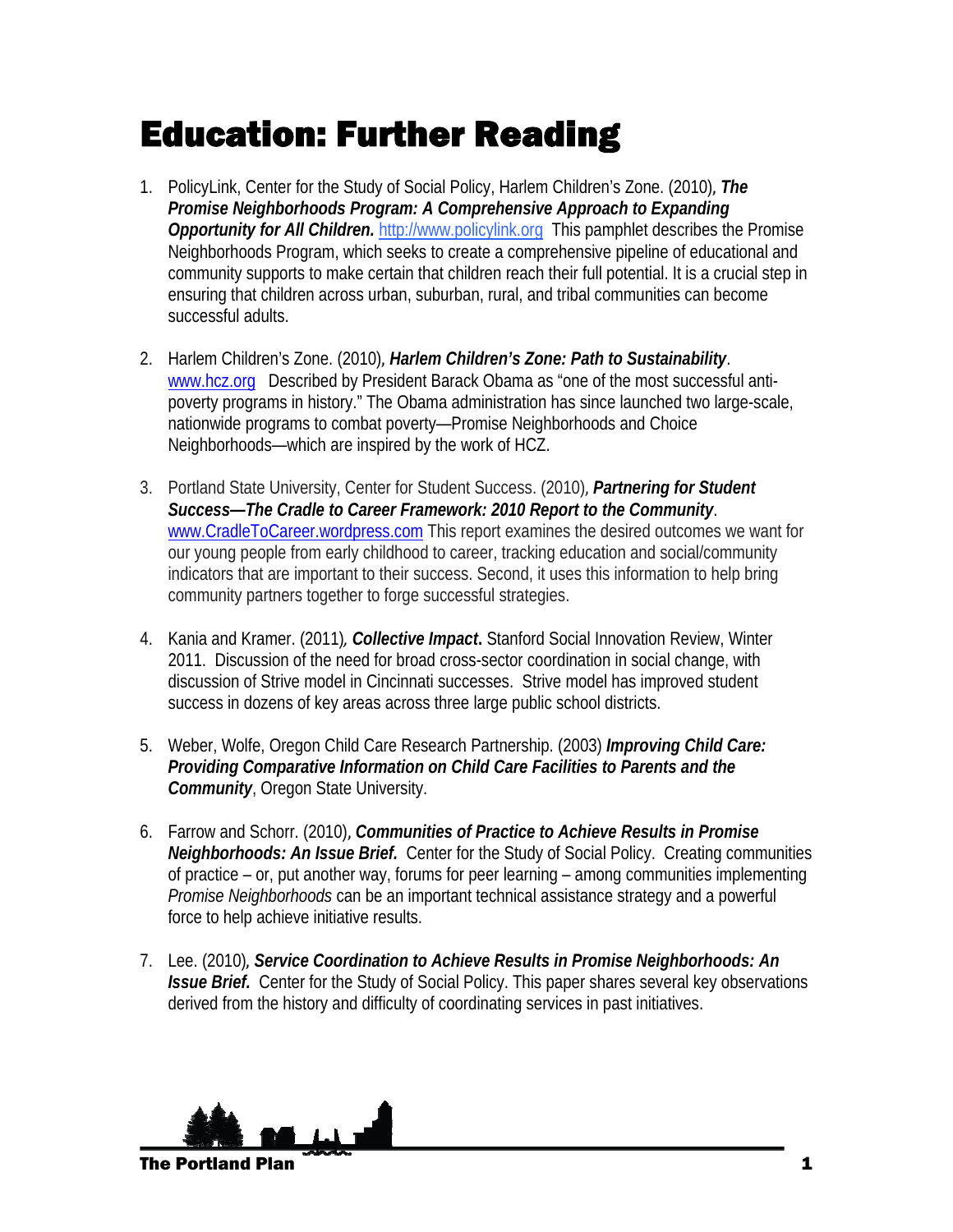- 8. Portland Schools Foundation. (2007), *Connected by 25: Real Results for Young Portlanders.*<http://www.connectedby25.org/resources/> Connected by 25, a coalition of more than thirty-five community groups, educators, business leaders, and policy makers, is dedicated to ensuring that every young Portlander is connected to school, work, and community by the age of twenty-five.
- 9. Celio and Leveen. (2007), *The Fourth R: New Research Shows Which Academic Indicators Are the Best Predictors of High School Graduation — and What Interventions Can Help More Kids Graduate.* Connected by 25, Northwest Decision Resources. [www.ConnectedBy25.org](http://www.connectedby25.org/)
- 10. Annenberg Institute for School Reform. (2010),) "**Going to Scale with Smart Systems"** *Voices in Urban Education,.* <http://www.annenberginstitute.org/VUE/archives/vue-28>Suggests that school districts must operate systematically within a larger network of organizations – a citywide platform that creates, aligns, and sustains services provided by schools, city agencies, community organizations, cultural institutions, and businesses to promote high-quality student learning and development wherever it occurs.
- 11. Rubin, Lizardo, Jamdar, Washington and Zeno,. (2010), *Pathways Out of Poverty for Vulnerable Californians: Policies that Prepare the Workforce for Middle-Skill Infrastructure Jobs.* PolicyLink. Discussion of community colleges as a vital bridge to expanded job opportunities for low-income young people and workers displaced by the recession, with emphasis on innovative training programs that are succeeding.
- 12. Lincoln High School Long Term Redevelopment Committee. (2008). *A Vision for 21st Century Schools.* <http://www.pps.k12.or.us/schools/lincoln/379.htm> The Lincoln Long-Term Development Committee (LTDC) has been working hard to represent the community in all of PPS' discussions about the future of the high school system. This report contains a vision for 21st century schools, innovative funding solutions, and numerous architectural renderings of what LHS could look like in the future.
- 13. Carinci. (2009) "**School District Tests a Creative Strategy.."** *Portland Daily Journal of Commerce*, December 3, 2009. A Northwest Portland affordable housing building will host an unusual tenant in its storefront space: a public school. Portland Public Schools will lease ground-floor space in the Pearl Family Housing development, scheduled to open in spring 2011, for an elementary school. The unique arrangement could serve as a model for future development, school district officials say. With the difficulty in predicting population growth and the expense of buying land and building new schools, leases and creative partnerships could become more common.

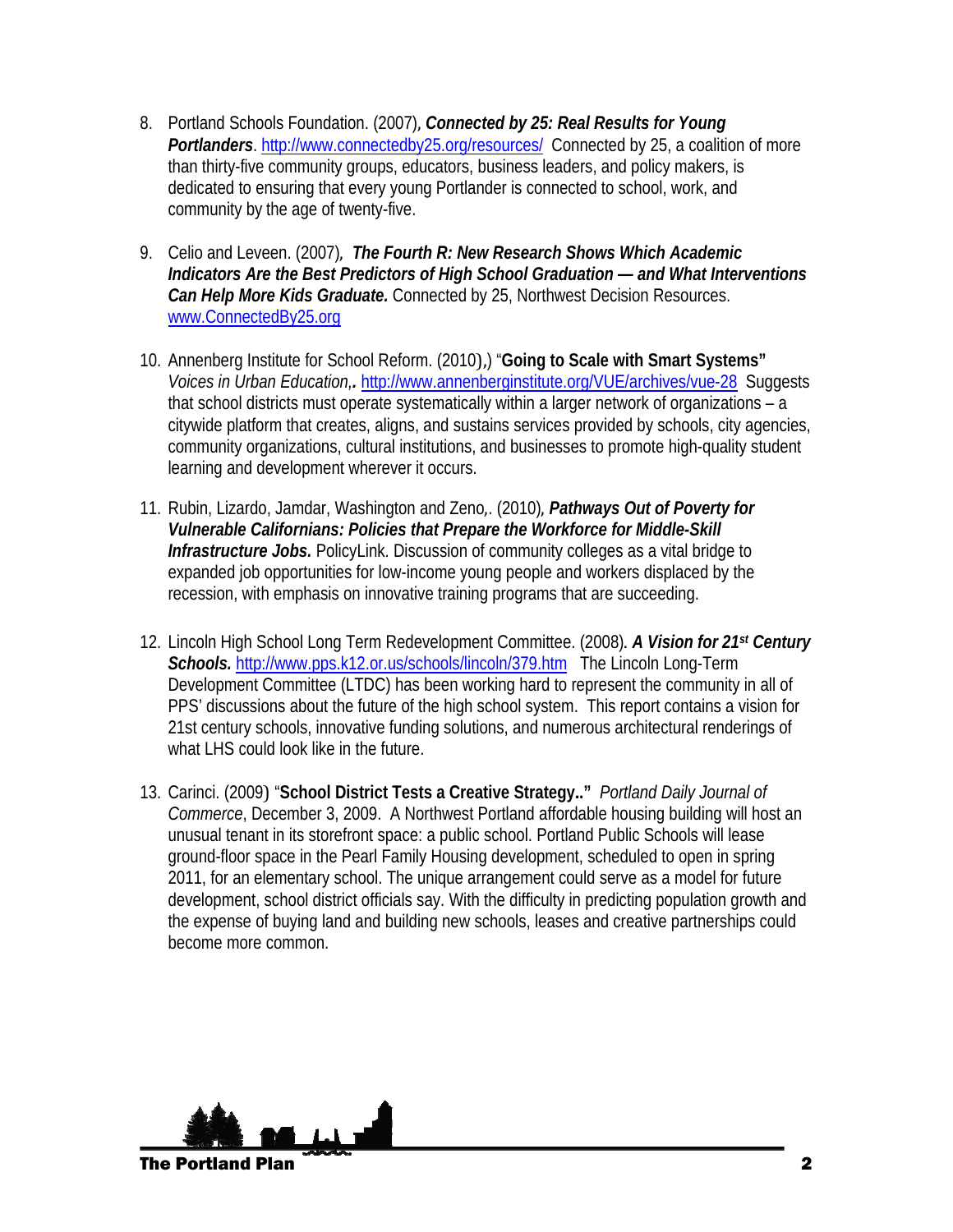- 14. McKoy, Vincent and Bierbaum. (2010) *Trajectories of Opportunity: Built Environment and Place-making Strategies for Creating Equitable, Healthy, and Sustainable Communities in Changing Places: How Communities Will Improve the Health of Boys of Color***.**  University of California Press. Trajectories of opportunity are pathways for young people that structure success through aligned and accessible resources across education, social supports, and healthy environments. For individuals to realize positive life outcomes, they must have this access to maximize relationships, places, and resources. Trajectories of opportunity are more than the sum of their parts; rather, they require alignment and coherence—connective tissue created through not only institutional commitment but also through personal relationship building. Together, these things foster positive life trajectories, which are critical for all young people, but particularly so for young men and boys of color who find themselves in otherwise hostile, threatening, and limited environments. These negative environments are the result of deliberate policies, the consequences (intended or otherwise) of which disproportionately negatively impact young men and boys of color. Therefore, attempts to create trajectories of opportunity require integrated and inclusive efforts on the part of city officials and planning professionals, school administrators and teachers, community and business leaders, parents and other adult residents, and (most important) young people themselves.
- 15. Sun Service System. (2009), *Evaluation Outcomes 2008-2009*. <http://web.multco.us/sun/research-and-evaluations>The SUN Service System is an aligned system of social and support services that reduce barriers to educational success and selfsufficiency for children, adults and families. SUN integrates city, county, state and federal resources into a single comprehensive program – making it easy for people to find the help they need.
- 16. City of Portland Office of Transportation. (2007), *Safer Routes to School: Year 2 Report (2006-2007).* <http://www.portlandonline.com/transportation/index.cfm?c=46019&a=189540> Documents the education, encouragement, engineering, enforcement, and evaluation elements that contributed to serving 19 Portland schools in 2006-2007.

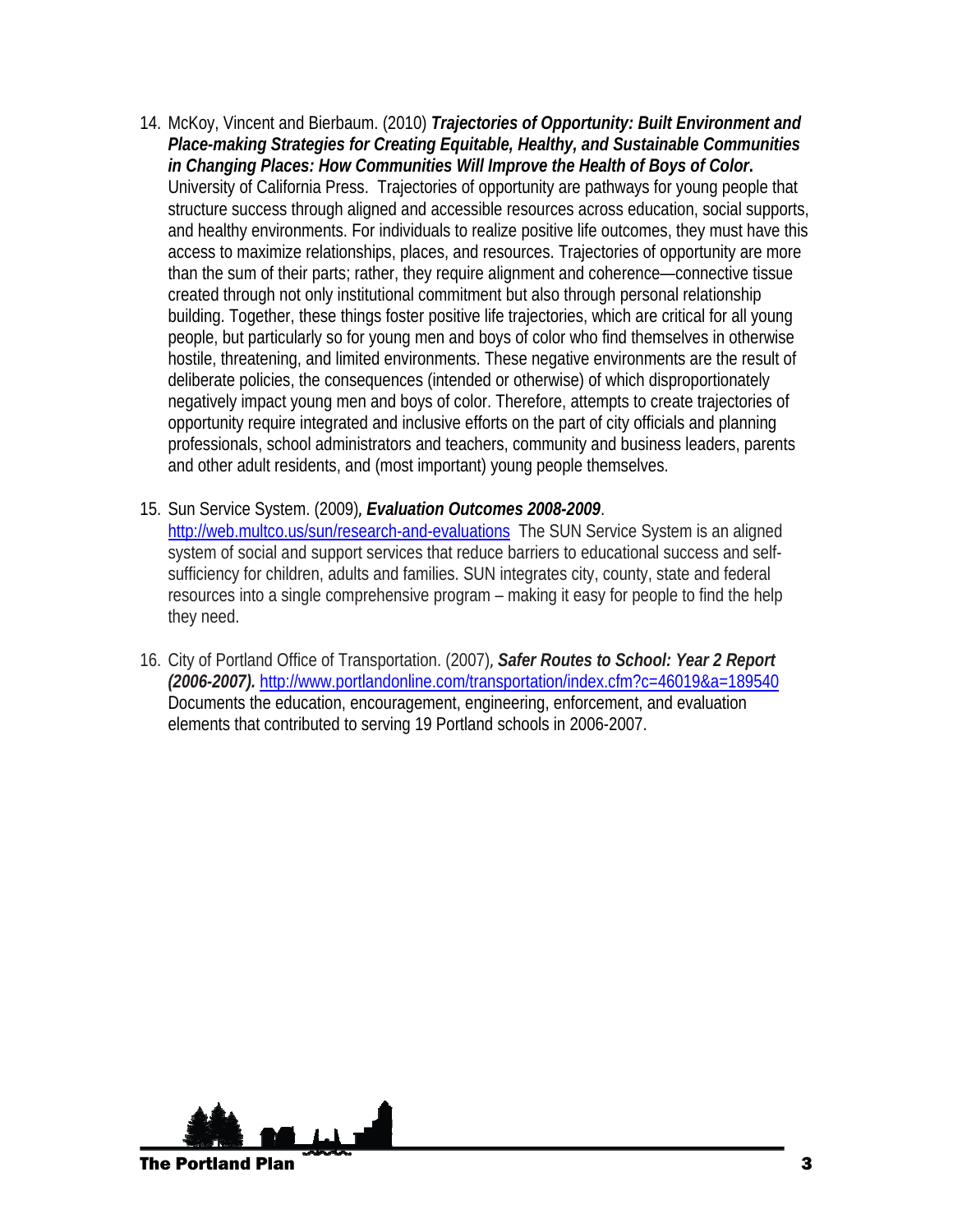# Economic Prosperity and Affordability: Further Reading

## **Living Wage Jobs**

- 1. Holzer and Lerman. (2009) *The Future of Middle Skill Jobs.* Center on Children and Families.
- 2. Holzer and Lerman. (2010) *Is the Middle of the U.S. Job Market Really Disappearing***.**  Center for American Progress.Compared trends and research on the supply and demand for workers, finding shortfalls in training and education to fill middle-skill jobs (requiring training between high-school and bachelors' degrees) that make up 45% of projected job openings to 2014. They find prominent concentrations of middle-income, middle-skill jobs in construction, manufacturing, health care support, office technician and protective service fields. They recommend workforce development actions to reduce secondary and early post-secondary dropout rates and link career/technical training to growing demand sectors.
- 3. Haskins and Seehill. (2009) *Creating an Opportunity Society.* Brookings Institution Press. Reviews factors in poverty, middle class access, and economic mobility between income levels, finding three social norms that together account for most poverty and middle class access: high school completion, working full time, and waiting until age 21 and marrying before having children. They recommend policy responses in each area.
- 4. Gu, et al. (2010) *Where the Ends Don't Meet: Measuring Poverty and Self Sufficiency among Oregon Families.* PSU/IPMS. Measured "economic self-sufficiency" of unsubsidized household income to meet basic needs (e.g., housing, childcare, health care, transportation) in local markets. They found that federal poverty rates underestimate the share of households in need, contrasting the 10.3% of Multnomah County households below poverty level and 23.5% below self-sufficiency in 2005-07.
- 5. Blank. (2008) *High Priority Poverty Reduction Strategies for the Next Decade***.** Brookings Institution Press. Identifies 3 current need areas for poverty reduction: supporting low-wage work by affordable child care, health insurance, and higher labor force participation by lessskilled men; improving the safety net for the unemployed, those who cannot work in the short term, and very low income seniors; and improving children's opportunities by mentoring young parents, quality childcare and preschool, youth organizations in low-income neighborhoods, and safe and effective housing.
- 6. Johnson and Lopez. (1997) *Shattering the Myth of Failure: Promising Findings from Ten Public Job Creation Initiatives***.** Center on Budget and Policy Priorities. Describes a range of successful local public employment programs to boost employment and earnings for disadvantaged populations and during recessions.

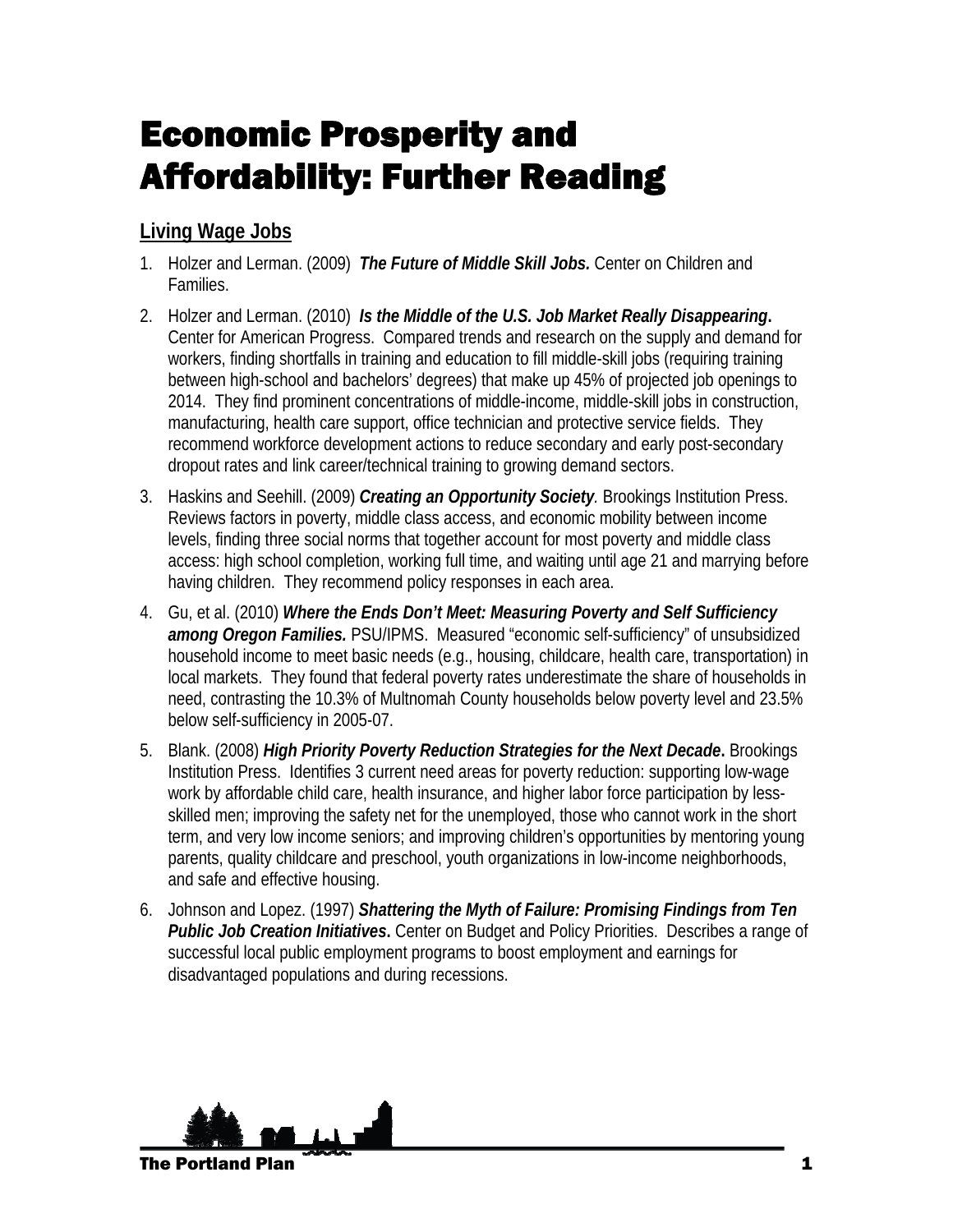## **Target Clusters and Export Growth**

- 1. Solvell, Lindqvist, Ketels, and Porter. (2003) *The Cluster Initiative Greenbook.* <http://www.cluster-research.org/greenbook.htm>Reviews more than 500 cluster initiatives in developed nations. They classified the most common cluster objectives into 6 segments: research and networking, policy action, commercial cooperation, education and training, innovation and technology, and cluster expansion.
- 2. Istrate, Rothwell and Katz. (2010) *Export Nation: How U.S. Metros Lead National Export Growth and Boost Competitiveness***.** Brookings Institution. Analyzed export performance (products and services) and supportive actions among the 100 largest U.S. metros. They found that export sectors are linked to regional economic growth and raise income levels, and they ranked Portland 2nd of 100 in export share of GDP and 2003-2008 export growth. They recommended federal export promotion and supportive exchange rates, cluster-led regional export initiatives, and supportive freight investments in gateway seaports and airports.
- 3. ECONorthwest. (2009) *Evaluation of Economic Specialization***.** Portland Development Commission. Identifies Portland's clusters and analyzes their performance. They found strong performance in Portland's 4 target clusters: advanced manufacturing, software, activewear/outdoor gear, and clean-tech. They also found large traded sector specializations in the city's major office sectors, distribution, and niche manufacturing.

#### **Accelerating Local Job Growth**

- 1. Glaeser, Kneebone, et al. (2001) *Job Sprawl***.** (2009) *Job Sprawl Revisited.* Brookings Institution. Reviews intraregional job growth trends, patterns, and sectors within the 98 largest U.S. metros. Within 3 miles of downtown, they found a declining share of jobs in 95 0f 98 metros from 1998 to 2006 and that jobs shifted away from these inner city areas in almost every major industry.
- 2. E.D. Hovee & Co. (2009) *Portland Economic Opportunities Analysis***.** City of Portland*.*  Found a sharply declining city share of regional job growth after 2000, concentrated in the health care, education, and office sectors. They identify market options, public investments, and capacity needs to meet the midrange employment forecast of 62,000 new jobs in the Central City and Gateway to 2035, 27,000 new jobs in industrial areas, 29,000 in neighborhood commercial areas, and 29,000 in institutional campuses.

#### **Land and Infrastructure Needs**

1. Global Insight, Bingham, et al. (2006) *Portland and Vancouver International and Domestic Trade Capacity Analysis.* Port of Portland. Projected doubling of freight tonnage handled in the region from 2000 to 2035 at 2.18% average annual growth. Recommended actions to accommodate forecast include expanding highway and rail network capacity, Columbia River channel deepening (completed), expand marine terminals for commodity growth, rail congestion relief in Portland Triangle, expansion of airport role as international gateway and domestic transfer point, and provision of adequate land for transportation and logistics.

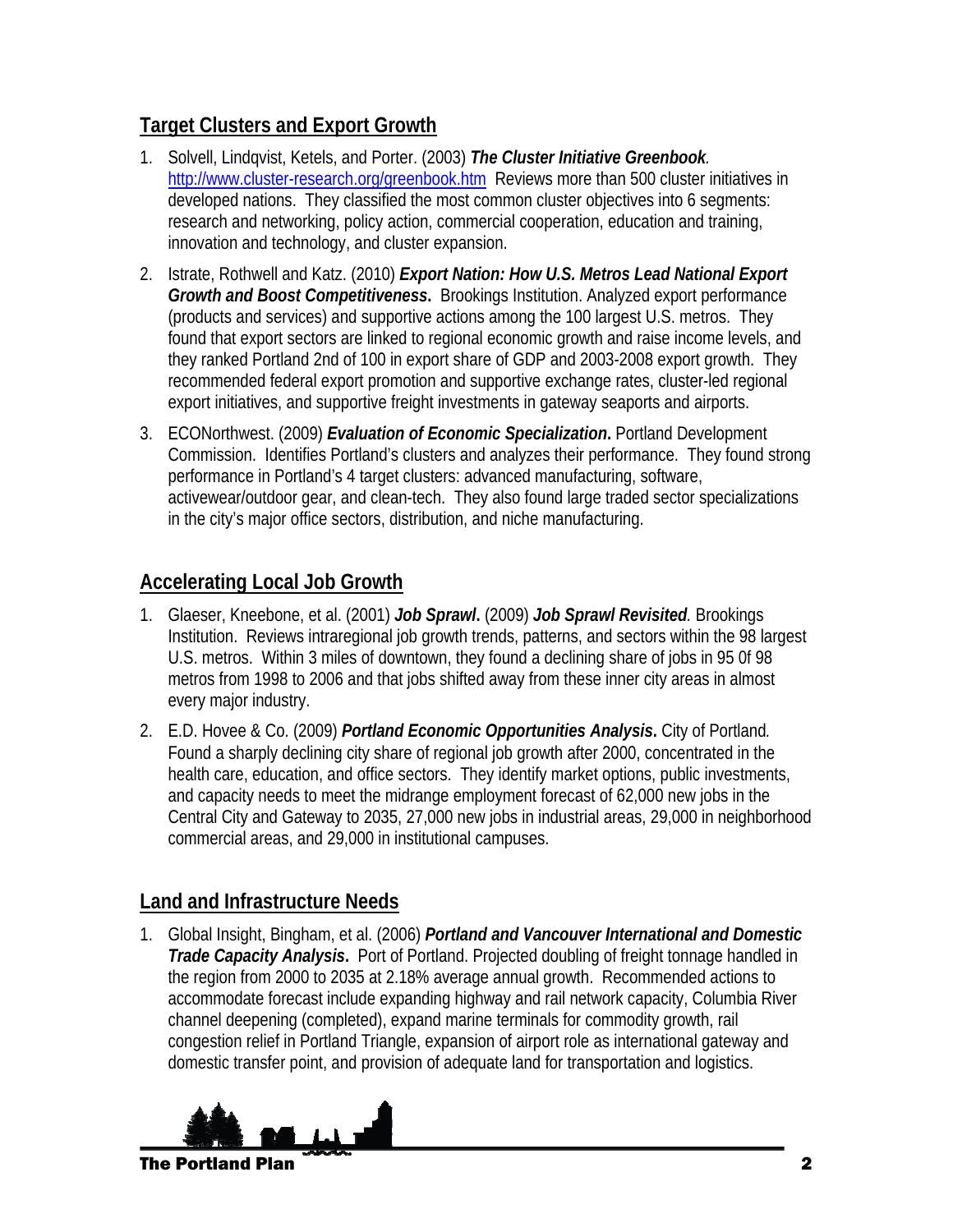- 2. E.D. Hovee & Co. (2009) *Portland Economic Opportunities Analysis.* City of Portland*.*  Compared forecast land demand to 2035 to available supply in 11 sector-based geographies in Portland, finding a 650-acre shortfall of existing industrial land and 365-acre shortfall of campus institutional land to meet midrange demand. Their recommended responses include maintaining industrial sanctuaries, meeting freight terminal demand, encourage full-site use, public gap funding to resolve brownfield issues, site-readiness investments, expansion of permitted information and design uses in Central City industrial areas, institutional zoning with rapid response capability, and campus institutional master planning.
- 3. Evans. (2008) *The Environmental and Economic Impacts of Brownfields Redevelopment.* Northeast Midwest Institute Brownfield sites – such as former gas stations, dry cleaners or manufacturing sites – are ongoing sources of surface and groundwater contamination. Brownfields are concentrated disproportionately, resulting in patterns of vacancy and concerns about environmental justice. Clean up and reclamation of these sites can further goals of environmental and community health, promote local business growth and job creation, and add to available parkland and community space.
- 4. George Washington University. (2001) *Public Policies and Private Decisions Affecting the Redevelopment of Brownfields: An Analysis of Critical Factors, Relative Weights and Areal Differentials.* Research shows that because similar development projects require more area if located on previously undeveloped land than if located on a brownfield, one acre of redeveloped brownfield corresponds to 4.5 acres of conserved greenfield.
- 5. Portland Office of Transportation. (2006) *City of Portland Freight Master Plan.* The presence of low-clearance and weight-restricted bridges requires large trucks to be rerouted, increasing fuel consumption and vehicle emissions. At-grade rail crossings result in delays for trucks, while poor pavement condition decreases fuel economy and leads to increased truck maintenance costs.
- 6. BESTUFS.NET. (2007) *BESTUFS: Good Practice Guide on Urban Freight Transport.* The BESTUFS Good Practice Guide is a compilation of successful strategies for addressing the economic and environmental challenges of urban freight operations.
- 7. Holguín-Veras, et al. (2010) *Integrative Freight Demand management in the New York City Metropolitan Area: Draft Final Report.* NYCDOT recently completed an Off-Hours Delivery Program pilot study which encouraged freight receivers to accept deliveries in the early morning. The study found that deliveries were made more efficiently, fewer parking fines were incurred, and drivers experienced less stress. Receivers were generally satisfied with the offhours deliveries.

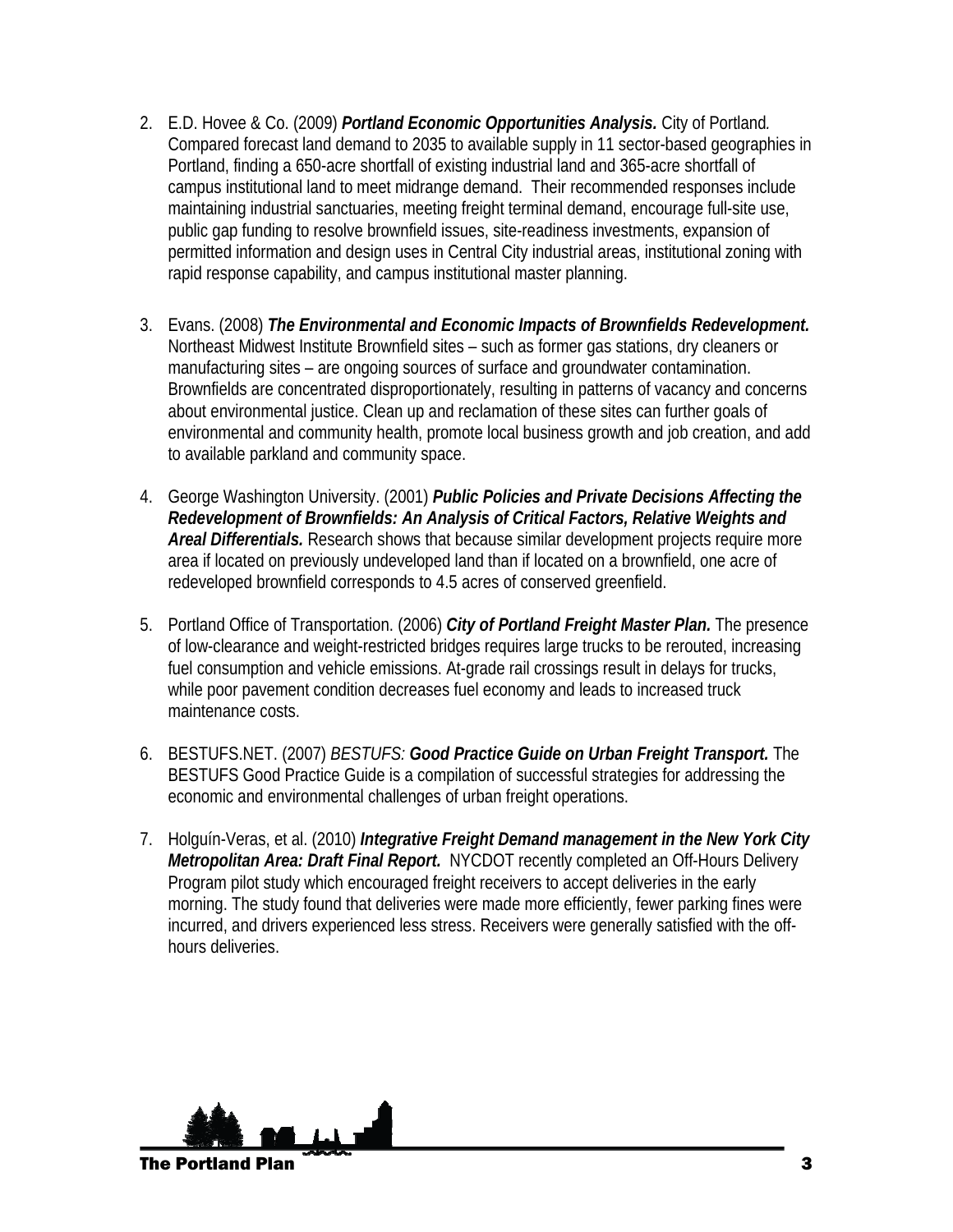#### **Housing**

- 1. U.S. Department of Transportation Federal Transit Administration and the U.S. Department of Housing and Urban Development. (2008) *Better Coordination of Transportation and Housing Programs to Promote Affordable Housing Near Transit.* Transit-oriented development (TOD) is increasingly recognized as having the potential to improve the quality of life for American households, by creating vibrant, livable communities in proximity to transit. Improved access to transit can reduce transportation costs for working families and mitigate the negative impacts of automobile travel on the environment and the economy.
- 2. Kirwan Institute for the Study of Race and Ethnicity. (2010) *The Geography of Opportunity Mapping to Promote Equitable Community Development and Fair Housing in King County, WA.* Opportunity Mapping is a research tool used to understand the dynamics of "Opportunity" within metropolitan areas. The purpose of opportunity mapping is to illustrate where opportunity rich communities exist (and assess who has access to these communities) and to understand what needs to be remedied in opportunity poor communities.
- 3. McFarlane. (2009) *Inclusionary Zoning and the Development of Urban Land.* US Department of Housing and Urban Development. Inclusionary zoning is a set of controls and incentives designed to encourage the production of affordable housing. In this paper, I present a dynamic model of developer behavior, and examine how a developer would respond to the variety incentives provided by inclusionary zoning. Oregon law currently pre-empts Inclusionary Zoning.
- 4. Levy, Comey, and Padilla. (2006) *In the Face of Gentrification: Case Studies of Local efforts to Mitigate Displacement.* The Urban Institute. This report explores strategies used by nonprofit organizations, for-profit developers, and city agencies to ensure low- to-moderateincome residents can live in revitalizing neighborhoods. Strategies used to prevent displacement are influenced by a number of factors, including housing market strength, political climate and organizational capacity.
- 5. US Dept. of Housing and Urban Development. (2010) *The 2009 Annual Homeless*  Assessment Report to Congress. The AHAR reports provide the latest counts of homelessness nationwide—including counts of individuals, persons in families, and special population groups such as veterans and chronically homeless people. The report also covers the types of locations where people use emergency shelter and transitional housing; where people were just before they entered a residential program; how much time they spend in shelters over the course of a year; and the size and use of the U.S inventory of residential programs for homeless people.

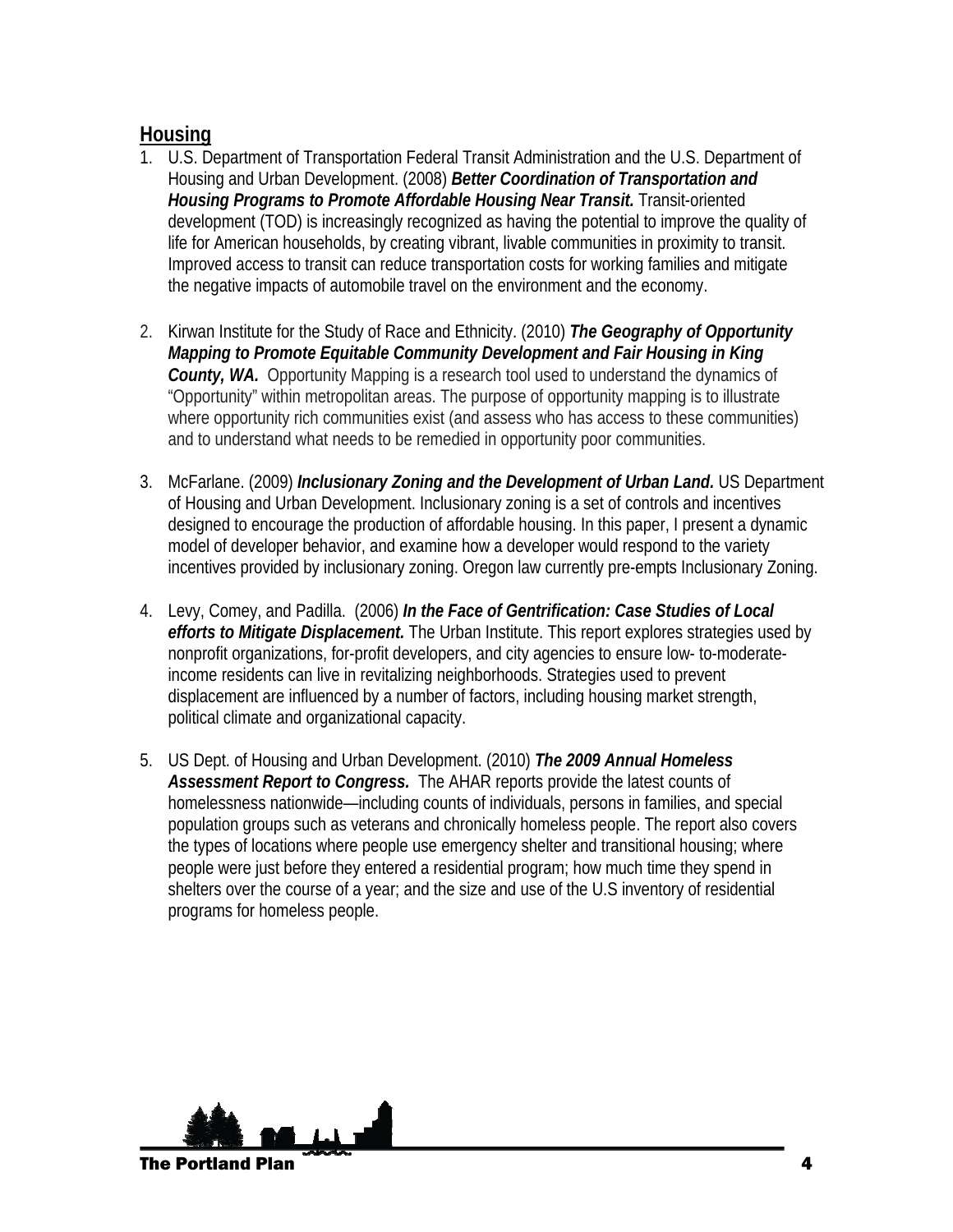- 6. U.S Department of Housing & Urban Development. (2007) *Worst Case Housing Needs: A Report to Congress***.** Worst case housing needs (WCN) are experienced by unassisted very low-income renters who either (1) pay more than one-half of their monthly income for rent; or (2) live in severely inadequate conditions, or both. HUD defines "very low-income" as below 50 percent of the local area median income (AMI) and "extremely low-income" as below 30 percent of AMI.
- 7. Meck, Retzlaff, and Schwab. (2003) *Regional Approaches to Affordable Housing.* American Planning Association. This report, prepared by the American Planning Association (APA) with funding from the U.S. Department of Housing and Urban Development and the Fannie Mae Foundation, examines regional planning strategies that enhance the feasibility of affordable housing development and retention. The study identifies successful and promising planning approaches, institutional structures that work best, alternative ways of providing financial assistance, and incentives for local governments to address regional housing needs. Among the strategies examined are fair-share programs, state and regional affordable housing trust funds, and private sector approaches.
- 8. Haley, Gray, Taghavi, Thompson, and Devine. (2008) *Section 202 Supportive Housing for the Elderly: Program Status and performance Measurement.* Department of Housing and Urban Development. The Section 202 Supportive Housing for the Elderly program provides capital advances and project rental assistance under Section 202 of the Housing Act of 1959 (as amended), for housing projects serving elderly households. The Office of Policy Development and Research (PD&R) at the Department of Housing and Urban Development (HUD) has conducted a study to assess whether the program has been effective in meeting the needs of very low-income elderly Americans.
- 9. Portland Housing Bureau. (2008) *Quality Rental Housing Workgroup.*The Quality Rental Housing Workgroup tackled longstanding health and safety problems in Portland's rental housing. Some of these problems are caused by landlords who defer maintenance and neglect hazards; others result from the household practices of tenants. A robust set of recommendations to strengthen the public‐private partnership that promotes safe and healthy rental housing.
- 10. Levy, Comey and Padilla. (2006) *In the Face of Gentrification: case studies of local efforts to mitigate displacement.* Urban Institute. Efforts to prevent the displacement of low-income households have been an integral part of community revitalization work in some communities.
- 11. Leinberger, **"The Next Slum?"** *The Atlantic*, March 2008. A home in the metropolitan center is, in some places, the most valuable in the region—an economic signal of just how desirable good urban places can be. In such cities as New York, Portland, Seattle, or Washington, DC, urban residences command a premium of 40 to 200 percent per square foot over their suburban alternative. Urbanism is again proving its value; but if in limited supply, it soon can become too valuable.

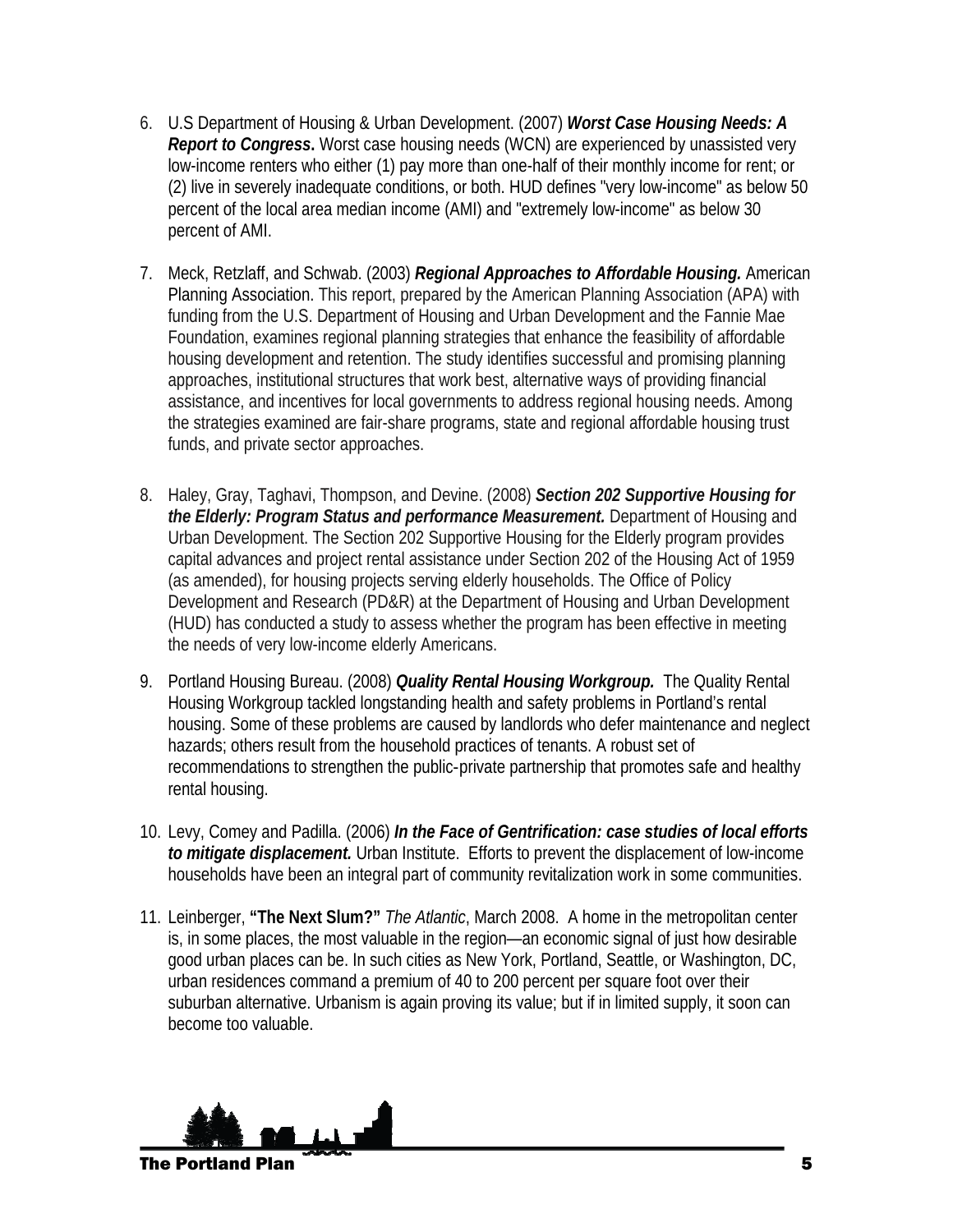12. Lucy. (2010) *A Different Path to a Housing Rebound.* University of Virginia. Location is more important than ever, and how location is interpreted has changed. The 30- to 45-year-old market that has traditionally flocked to the suburbs, eager for the opportunity for homeownership, has begun to value new things in their housing decisions. More and more, just-large-enough units, greater convenience and variety, and decreasing drive times are categories that first-time homebuyers are considering when deciding where to settle down. Similarly, homeowners 55 and older are rethinking their large-lot lifestyle and looking instead to downsize and move closer in to core cities.

#### **Workforce Education and Training**

- 1. Haskins, Alberding, et al. (2009) *The Future of Middle Skill Jobs***.** Brookings Institution, Joyce Foundation. Reviewed current needs and approaches for preparing workers for middleskill jobs and needed policy reforms. Recommendations included stronger incentives to complete high school and middle-skill education, employer-driven training programs, demanddriven capacity, non-sequential credentials tailored to student and employer needs, and technical training and basic education (e.g., ESL) in one classroom.
- 2. Workforce Alliance, et al. (2009) *Oregon's Forgotten Middle-Skill Jobs.* Forecasts and analyzes workforce supply and demand by skill level in Oregon, finding that middle-skill occupations make up 49% of projected job openings from 2006 to 2016 and represent a widening gap between projected supply and demand. They recommend a "21st Century skill guarantee" to provide every Oregonian access to at least 2 years of education or training beyond high school (K-14).
- 3. Worksystems, Inc. (2010) *Workforce Development Challenges and Opportunities***.**  Reviews regional labor market trends and workforce system needs in relation to the working poor. Recommendations include increasing emphasis on skill development for living-wage jobs and system coordination.
- 4. ECONorthwest (2010) *WIRED Region Manufacturing Workforce Audit.* Evaluates regional workforce development needs to support the manufacturing sector.
- 5. No Child Left Inside, US Dept of Education (2010) *A Blueprint for Reform: The Reauthorization of the Elementary and Secondary Education Act.* Education focused on energy, the environment, and the building trades can help support job readiness for "green collar" jobs.
- 6. Simon, **"Human Capital and Metropolitan Employment Growth,"** Journal of Urban Economics 43 (1998): 223-243.
- 7. Glaeser et al., **"Economic Growth in a Cross-Section of Cities,"** Journal of Monetary Economics 36 (1995): 117-43.
- 8. Pack, (2002) *Growth and Convergence in Metropolitan America* Brookings Institution.
- 9. Glaeser and Saiz, **"The Rise of the Skilled City,"** Brookings-Wharton Papers on Urban Affairs 5 (2004): 47-94.



The Portland Plan **The Portland Plan** 6